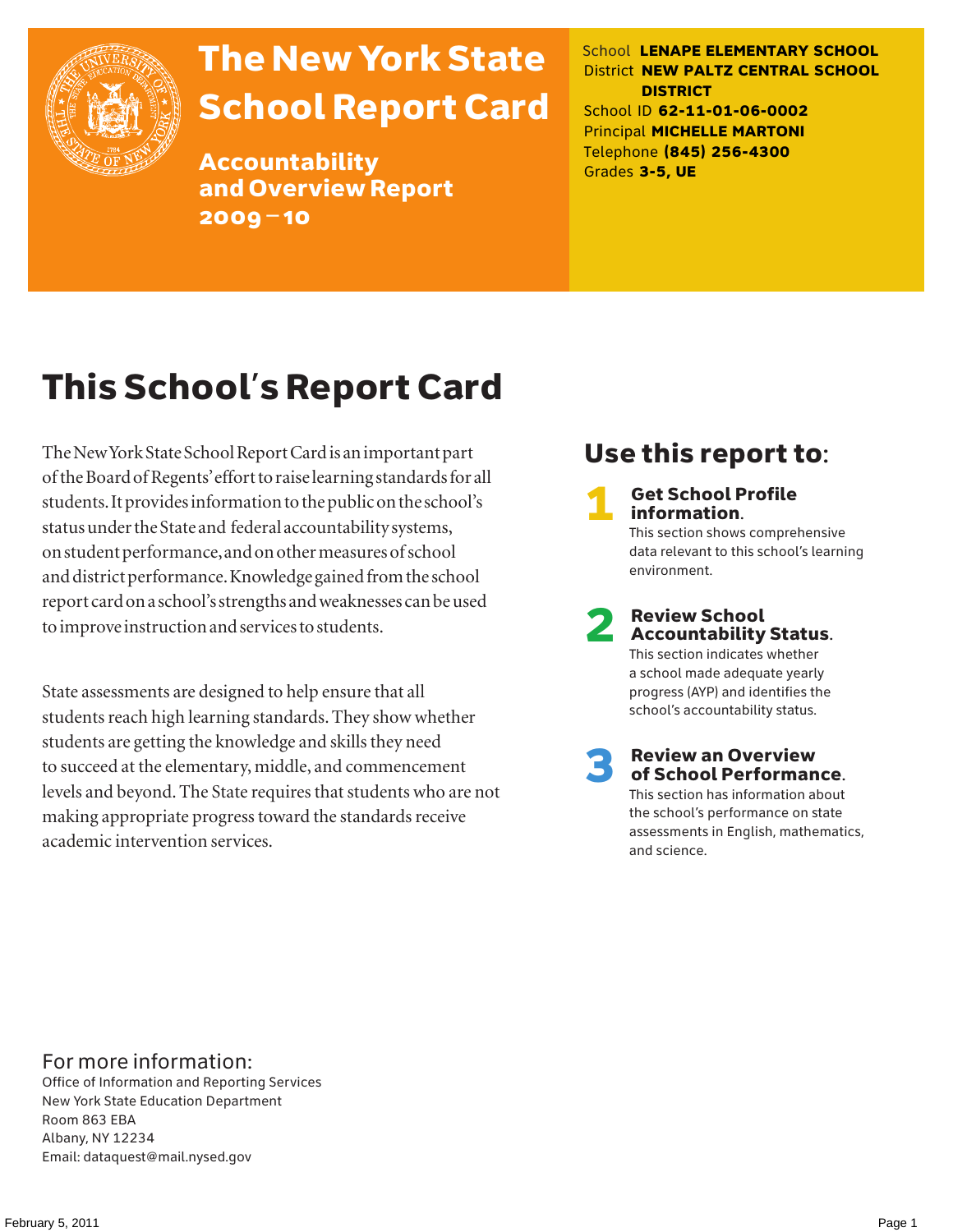### School Profile

This section shows comprehensive data relevant to this school's learning environment, including information about enrollment, average class size, and teacher qualifications.

### Enrollment

|                            | $2007 - 08$ | 2008-09 | 2009-10 |
|----------------------------|-------------|---------|---------|
| Pre-K                      | 0           | 0       | 0       |
| Kindergarten               | 0           | 0       | 0       |
| Grade 1                    | 0           | 0       | 0       |
| Grade 2                    | 0           | 0       | 0       |
| Grade 3                    | 161         | 170     | 147     |
| Grade 4                    | 162         | 169     | 164     |
| Grade 5                    | 161         | 164     | 176     |
| Grade 6                    | 0           | 0       | 0       |
| <b>Ungraded Elementary</b> | $\Omega$    | 4       | 3       |
| Grade 7                    | 0           | 0       | 0       |
| Grade 8                    | 0           | 0       | 0       |
| Grade 9                    | 0           | 0       | 0       |
| Grade 10                   | 0           | 0       | 0       |
| Grade 11                   | 0           | 0       | 0       |
| Grade 12                   | 0           | 0       | 0       |
| <b>Ungraded Secondary</b>  | 0           | 0       | 0       |
| Total K-12                 | 484         | 507     | 490     |

### Enrollment Information

*Enrollment* counts are as of Basic Educational Data System (BEDS) day, which is typically the first Wednesday of October of the school year. Students who attend BOCES programs on a part-time basis are included in a school's enrollment. Students who attend BOCES on a full-time basis or who are placed full time by the district in an out-of-district placement are not included in a school's enrollment. Students classified by schools as "pre-first" are included in first grade counts.

### Average Class Size

|                       | $2007 - 08$ | $2008 - 09$ | $2009 - 10$ |
|-----------------------|-------------|-------------|-------------|
| <b>Common Branch</b>  | 22          | 22          | 22          |
| Grade 8               |             |             |             |
| English               |             |             |             |
| <b>Mathematics</b>    |             |             |             |
| Science               |             |             |             |
| Social Studies        |             |             |             |
| Grade 10              |             |             |             |
| English               |             |             |             |
| <b>Mathematics</b>    |             |             |             |
| Science               |             |             |             |
| <b>Social Studies</b> |             |             |             |

### Average Class Size Information

*Average Class Size* is the total registration in specified classes divided by the number of those classes with registration. *Common Branch* refers to self-contained classes in Grades 1–6.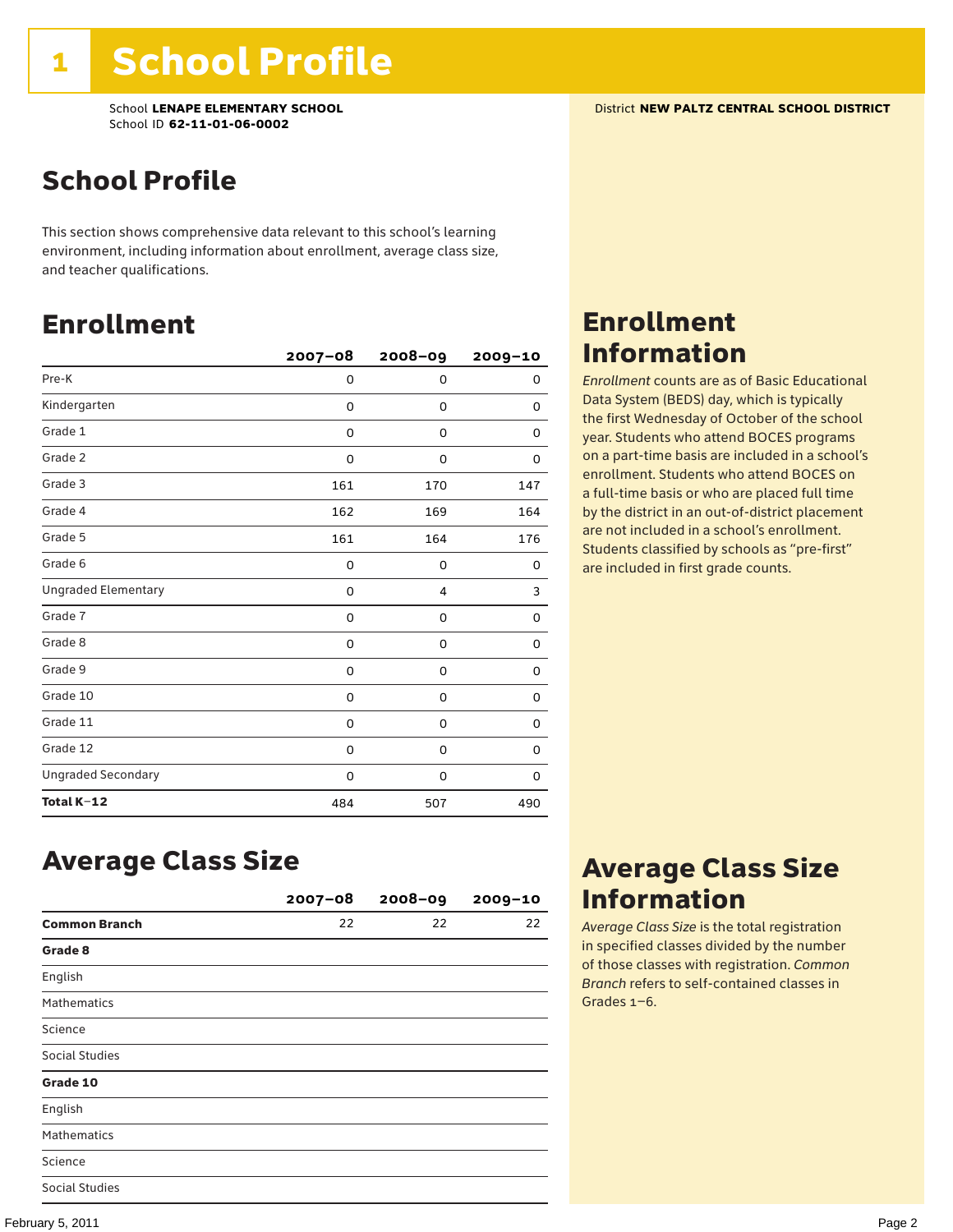### Demographic Factors

|                                                    |              | $2007 - 08$ |     | 2008-09 | $2009 - 10$ |     |
|----------------------------------------------------|--------------|-------------|-----|---------|-------------|-----|
|                                                    | #            | %           | #   | %       | #           | %   |
| Eligible for Free Lunch                            | 72           | 15%         | 92  | 18%     | 92          | 19% |
| Reduced-Price Lunch                                | 33           | 7%          | 26  | 5%      | 25          | 5%  |
| Student Stability*                                 |              | 94%         |     | 98%     |             | 92% |
| Limited English Proficient                         | 10           | 2%          | 16  | 3%      | 13          | 3%  |
| <b>Racial/Ethnic Origin</b>                        |              |             |     |         |             |     |
| American Indian or Alaska Native                   | $\mathbf{1}$ | 0%          | 2   | 0%      | 1           | 0%  |
| <b>Black or African American</b>                   | 38           | 8%          | 35  | 7%      | 30          | 6%  |
| Hispanic or Latino                                 | 41           | 8%          | 49  | 10%     | 54          | 11% |
| Asian or Native<br>Hawaiian/Other Pacific Islander | 20           | 4%          | 22  | 4%      | 15          | 3%  |
| White                                              | 384          | 79%         | 399 | 79%     | 384         | 78% |
| Multiracial                                        | 0            | 0%          | 0   | 0%      | 6           | 1%  |

 \* Available only at the school level.

### Attendance and Suspensions

|                            |   | $2006 - 07$   |   | $2007 - 08$   |   | $2008 - 09$ |  |
|----------------------------|---|---------------|---|---------------|---|-------------|--|
|                            | # | $\frac{0}{0}$ | # | $\frac{0}{6}$ | # | $\%$        |  |
| Annual Attendance Rate     |   | 96%           |   | 95%           |   | 95%         |  |
| <b>Student Suspensions</b> |   | በ%            |   | በ%            |   | 0%          |  |

### Demographic Factors Information

*Eligible for Free Lunch* and *Reduced*-*Price Lunch* percentages are determined by dividing the number of approved lunch applicants by the Basic Educational Data System (BEDS) enrollment in full-day Kindergarten through Grade 12. *Eligible for Free Lunch* and *Limited English Proficient* counts are used to determine *Similar Schools* groupings within a *Need*/*Resource Capacity* category. *Student Stability* is the percentage of students in the highest grade in a school who were also enrolled in that school at any time during the previous school year. (For example, if School A, which serves Grades 6–8, has 100 students enrolled in Grade 8 this year, and 92 of those 100 students were also enrolled in School A last year, the stability rate for the school is 92 percent.)

### Attendance and Suspensions Information

*Annual Attendance Rate* is determined by dividing the school's total actual attendance by the total possible attendance for a school year. A school's actual attendance is the sum of the number of students in attendance on each day the school was open during the school year. Possible attendance is the sum of the number of enrolled students who should have been in attendance on each day the school was open during the school year. *Student Suspension* rate is determined by dividing the number of students who were suspended from school (not including in-school suspensions) for one full day or longer anytime during the school year by the Basic Educational Data System (BEDS) day enrollments for that school year. A student is counted only once, regardless of whether the student was suspended one or more times during the school year.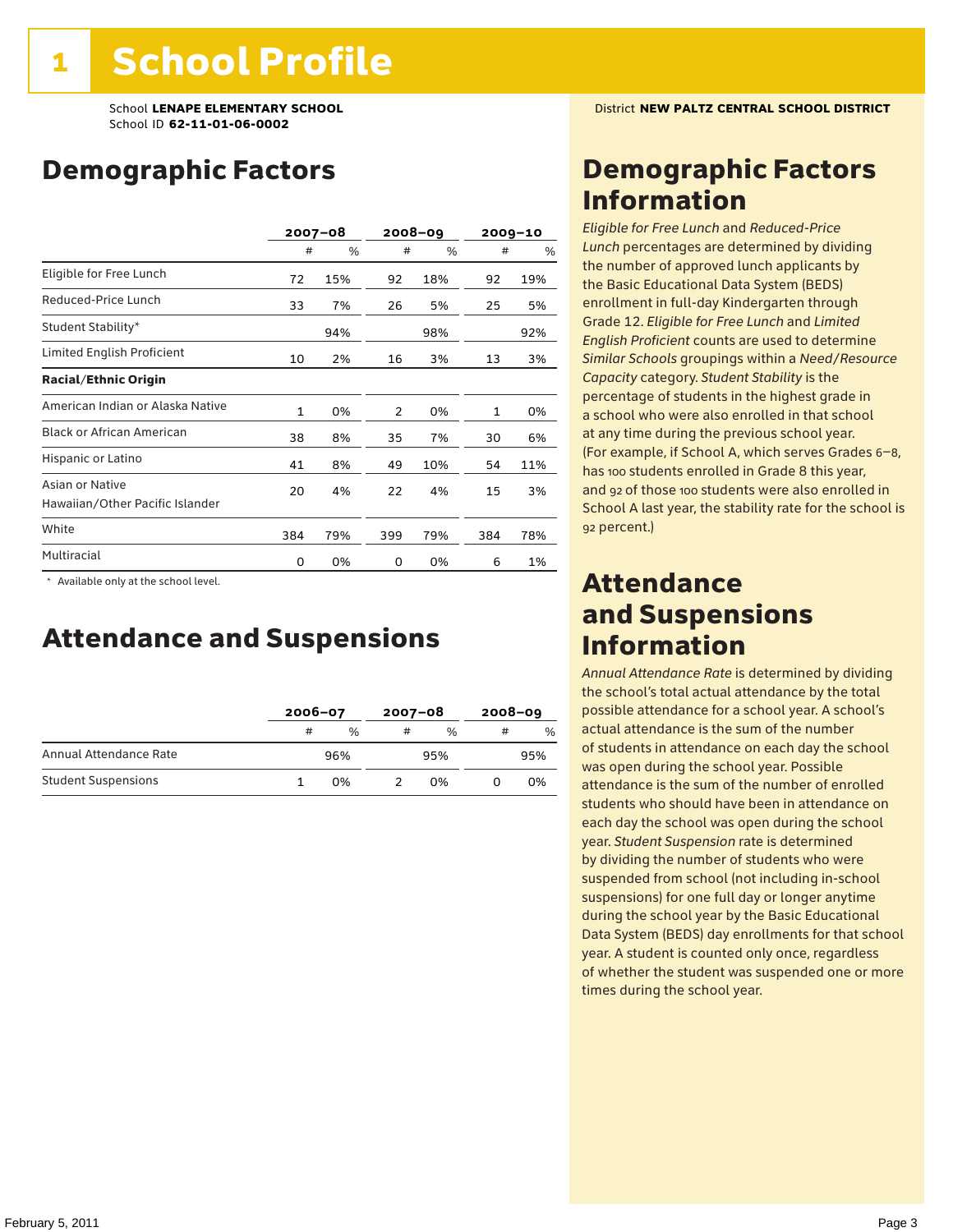### Teacher Qualifications

|                                                                                | $2007 - 08$ | 2008-09 | $2009 - 10$ |
|--------------------------------------------------------------------------------|-------------|---------|-------------|
| <b>Total Number of Teachers</b>                                                | 38          | 39      | 40          |
| Percent with No Valid<br><b>Teaching Certificate</b>                           | 0%          | 0%      | 0%          |
| Percent Teaching Out<br>of Certification                                       | 0%          | 0%      | 0%          |
| Percent with Fewer Than<br>Three Years of Experience                           | 13%         | 5%      | 5%          |
| Percentage with Master's Degree<br>Plus 30 Hours or Doctorate                  | 13%         | 13%     | 15%         |
| <b>Total Number of Core Classes</b>                                            | 44          | 45      | 44          |
| Percent Not Taught by Highly<br><b>Oualified Teachers in This School</b>       | 0%          | 0%      | 0%          |
| Percent Not Taught by Highly<br><b>Oualified Teachers in This District</b>     | 0%          | 0%      | 1%          |
| Percent Not Taught by Highly<br>Qualified in High-Poverty Schools<br>Statewide | 10%         | 8%      | 6%          |
| Percent Not Taught by Highly<br>Qualified in Low-Poverty Schools<br>Statewide  | 1%          | 1%      | 1%          |
| <b>Total Number of Classes</b>                                                 | 70          | 66      | 70          |
| Percent Taught by Teachers Without<br>Appropriate Certification                | 0%          | 2%      | 1%          |

### Teacher Turnover Rate

|                                                                       | $2006 - 07$ | 2007-08 | 2008-09 |
|-----------------------------------------------------------------------|-------------|---------|---------|
| Turnover Rate of Teachers with Fewer<br>than Five Years of Experience | በ%          | 50%     | 0%      |
| Turnover Rate of All Teachers                                         | 14%         | 11%     | 5%      |

### Staff Counts

|                                       | $2007 - 08$ | $2008 - 09$ | $2009 - 10$ |
|---------------------------------------|-------------|-------------|-------------|
| <b>Total Other Professional Staff</b> | ٩           |             |             |
| Total Paraprofessionals*              | N/A         | N/A         | N/A         |
| <b>Assistant Principals</b>           | Ω           |             |             |
| Principals                            |             |             |             |

\* Not available at the school level.

### Teacher Qualifications Information

The *Percent Teaching Out of Certification* is the percent doing so more than on an incidental basis; that is, the percent teaching for more than five periods per week outside certification.

*Core Classes* are primarily K-6 common branch, English, mathematics, science, social studies, art, music, and foreign languages. To be *Highly Qualified*, a teacher must have at least a Bachelor's degree, be certified to teach in the subject area, and show subject matter competency. A teacher who taught one class outside of the certification area(s) is counted as Highly Qualified provided that 1) the teacher had been determined by the school or district through the HOUSSE process or other state-accepted methods to have demonstrated acceptable subject knowledge and teaching skills and 2) the class in question was not the sole assignment reported. Credit for incidental teaching does not extend beyond a single assignment. Independent of Highly Qualified Teacher status, any assignment for which a teacher did not hold a valid certificate still registers as teaching out of certification. High-poverty and low-poverty schools are those schools in the upper and lower quartiles, respectively, for percentage of students eligible for a free or reduced-price lunch.

### Teacher Turnover Rate Information

*Teacher Turnover Rate* for a specified school year is the number of teachers in that school year who were not teaching in the following school year divided by the number of teachers in the specified school year, expressed as a percentage.

### Staff Counts Information

*Other Professionals* includes administrators, guidance counselors, school nurses, psychologists, and other professionals who devote more than half of their time to non-teaching duties. Teachers who are shared between buildings within a district are reported on the district report only.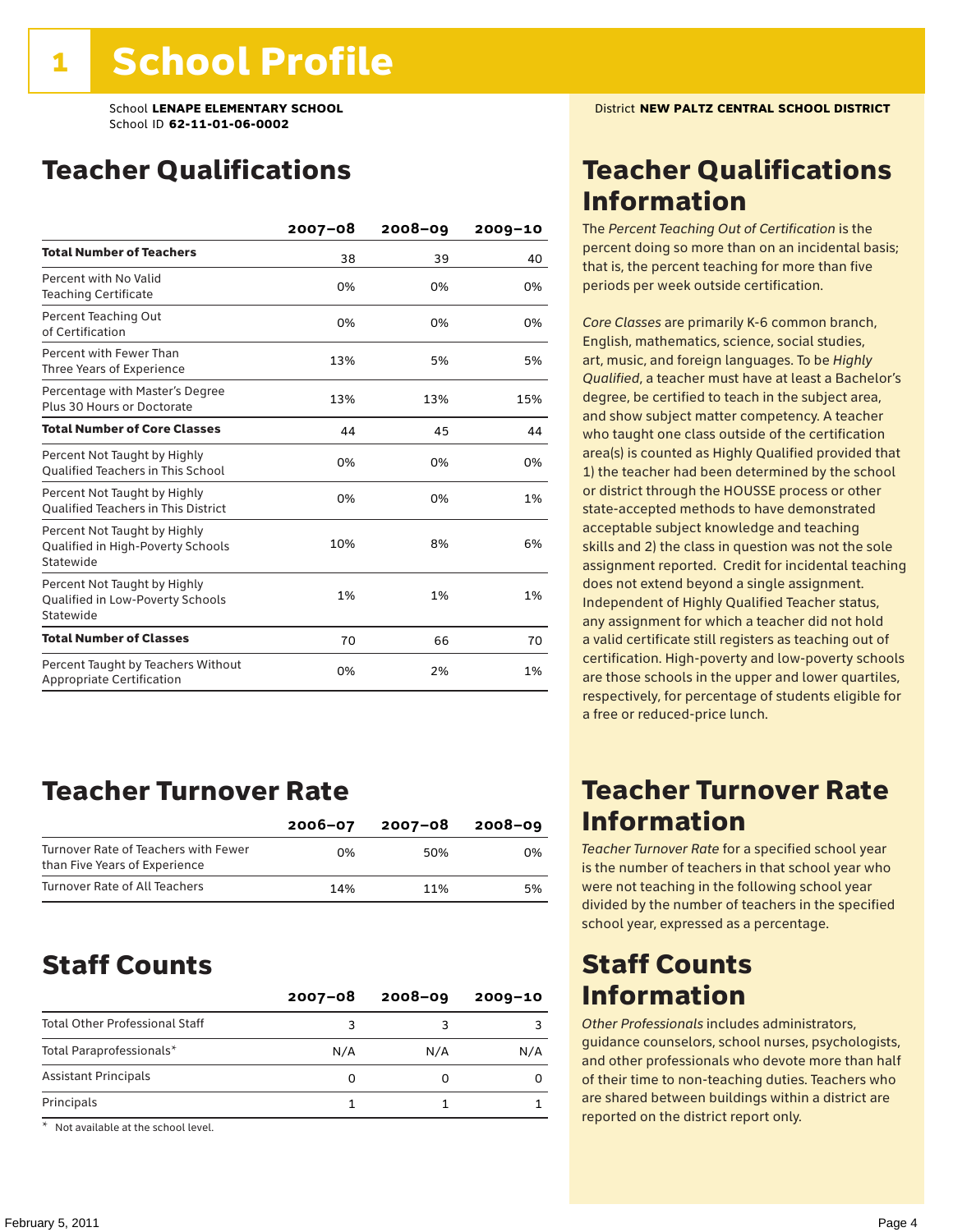### Understanding How Accountability Works in New York State

The federal No Child Left Behind (NCLB) Act requires that states develop and report on measures of student proficiency in 1) English language arts (ELA), in 2) mathematics, and on 3) a third indicator. In New York State in 2009–10, the third indicator is science at the elementary/middle level and graduation rate at the secondary level. Schools or districts that meet predefined goals on these measures are making Adequate Yearly Progress (AYP).

For more information about accountability in New York State, visit: http://www.p12.nysed.gov/irts/accountability/

### 1 English Language Arts (ELA)

To make AYP in ELA, every accountability group must make AYP. For a group to make AYP, it must meet the participation *and* the performance criteria.

#### A Participation Criterion

At the elementary/middle level, 95 percent of Grades 3–8 students enrolled during the test administration period in each group with 40 or more students must be tested on the New York State Testing Program (NYSTP) in ELA or, if appropriate, the New York State English as a Second Language Achievement Test (NYSESLAT), or the New York State Alternate Assessment (NYSAA) in ELA. At the secondary level, 95 percent of seniors in 2009–10 in each accountability group with 40 or more students must have taken an English examination that meets the students' graduation requirement.

#### B Performance Criterion

At the elementary/middle level, the Performance Index (PI) of each group with 30 or more continuously enrolled tested students must equal or exceed its Effective Annual Measurable Objective (AMO) or the group must make Safe Harbor. (NYSESLAT is used only for participation.) At the secondary level, the PI of each group in the 2006 cohort with 30 or more members must equal or exceed its Effective AMO or the group must make Safe Harbor. To make Safe Harbor, the PI of the group must equal or exceed its Safe Harbor Target and the group must qualify for Safe Harbor using the third indicator, science or graduation rate.

#### 2 Mathematics

The same criteria for making AYP in ELA apply to mathematics. At the elementary/middle level, the measures used to determine AYP are the NYSTP and the NYSAA in mathematics. At the secondary level, the measures are mathematics examinations that meet the students' graduation requirement.

#### 3 Third Indicator

In addition to English language arts and mathematics, the school must also make AYP in a third area of achievement. This means meeting the criteria in science at the elementary/middle level and the criteria in graduation rate at the secondary level.

Elementary/Middle-Level Science: To make AYP, the All Students group must meet the participation criterion *and* the performance criterion.

#### A Participation Criterion

Eighty percent of students in Grades 4 and/or 8 enrolled during the test administration period in the All Students group, if it has 40 or more students, must be tested on an accountability measure. In Grade 4, the measures are the Grade 4 elementary-level science test and the Grade 4 NYSAA in science. In Grade 8 science, the measures are the Grade 8 middle-level science test, Regents science examinations, and the Grade 8 NYSAA in science.

#### B Performance Criterion

The PI of the All Students group, if it has 30 or more students, must equal or exceed the State Science Standard (100) or the Science Progress Target.

Qualifying for Safe Harbor in Elementary/Middle-Level ELA and Math: To qualify, the group must meet both the participation criterion and the performance criterion in science.

Secondary-Level Graduation Rate: For a school to make AYP in graduation rate, the percent of students in the 2005 graduation-rate total cohort in the All Students group earning a local or Regents diploma by August 31, 2009 must equal or exceed the Graduation-Rate Standard (80%) or the Graduation-Rate Progress Target.

Qualifying for Safe Harbor in Secondary-Level ELA and Math: To qualify, the percent of the 2005 graduation-rate total cohort earning a local or Regents diploma by August 31, 2009 must equal or exceed the Graduation-Rate Standard (80%) or the Graduation-Rate Progress Target for that group.

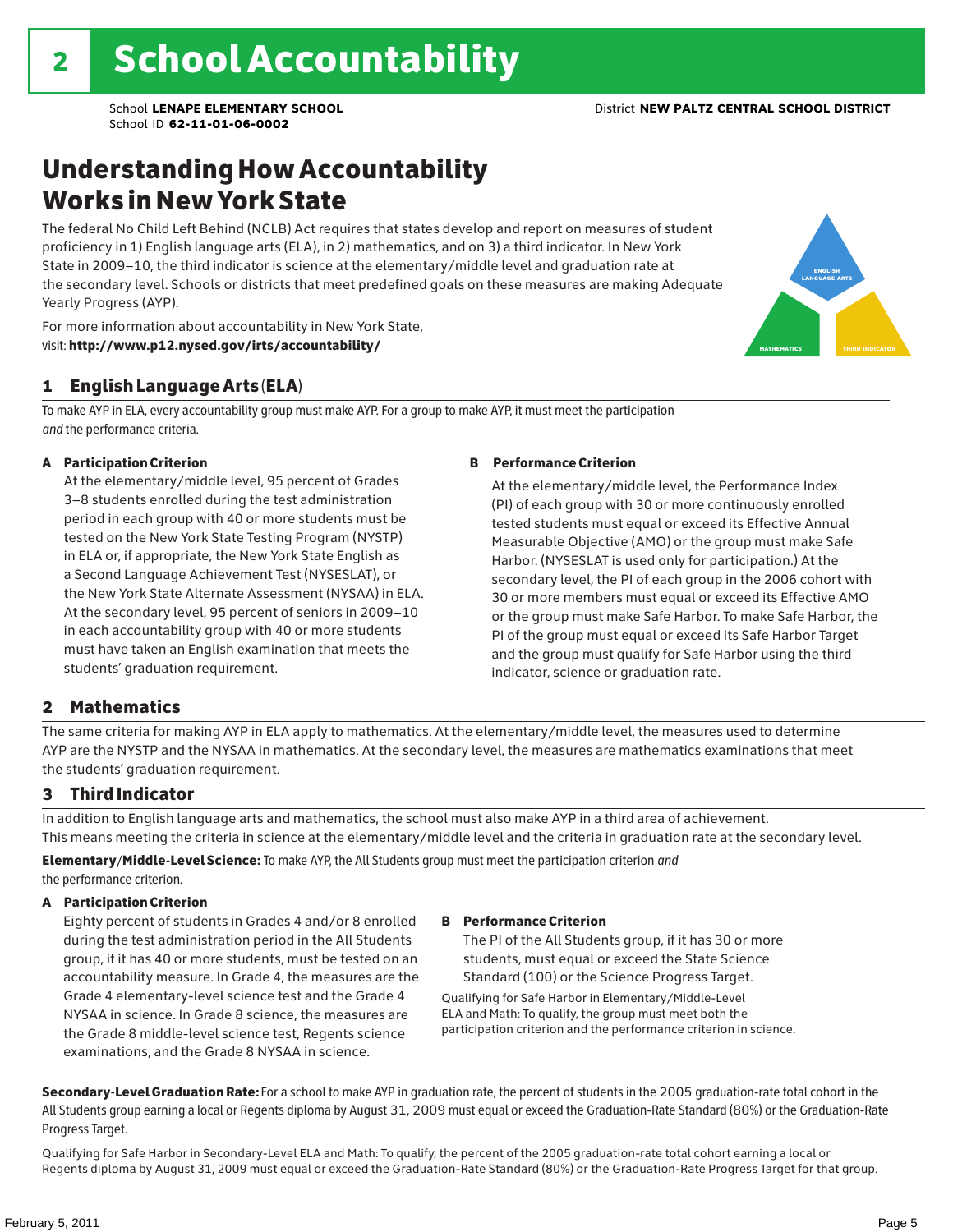### Useful Terms for Understanding Accountability

#### 12th Graders

The count of 12th graders enrolled during the 2009–10 school year used to determine the Percentage Tested for the Participation part of the AYP determination for secondarylevel ELA and mathematics. These are the first numbers in the parentheses after the subgroup label on the secondary-level ELA and mathematics pages.

#### 2006 Cohort

The count of students in the 2006 accountability cohort used to determine the Performance Index for the Test Performance part of the AYP determination for secondary-level ELA and mathematics. These are the second numbers in the parentheses after the subgroup label on the secondary-level ELA and mathematics pages.

#### Accountability Cohort for English and Mathematics

The accountability cohort is used to determine if a school or district met the performance criterion in secondary-level ELA and mathematics. The 2006 school accountability cohort consists of all students who first entered Grade 9 anywhere in the 2006–07 school year, and all ungraded students with disabilities who reached their seventeenth birthday in the 2006–07 school year, who were enrolled on October 7, 2009 and did not transfer to a diploma granting program. Students who earned a high school equivalency diploma or were enrolled in an approved high school equivalency preparation program on June 30, 2010, are not included in the 2006 school accountability cohort. The 2006 district accountability cohort consists of all students in each school accountability cohort plus students who transferred within the district after BEDS day plus students who were placed outside the district by the Committee on Special Education or district administrators and who met the other requirements for cohort membership. Cohort is defined in Section 100.2 (p) (16) of the Commissioner's Regulations.

#### Adequate Yearly Progress (AYP)

Adequate Yearly Progress (AYP) indicates satisfactory progress by a district or a school toward the goal of proficiency for all students.

#### Annual Measurable Objective (AMO)

The Annual Measurable Objective (AMO) is the Performance Index value that signifies that an accountability group is making satisfactory progress toward the goal that 100 percent of students will be proficient in the State's learning standards for English language arts and mathematics by 2013–14. The AMOs for each grade level will be increased as specified in CR100.2(p) (14) and will reach 200 in 2013–14. (See Effective AMO for further information.)

#### Continuous Enrollment

The count of continuously enrolled tested students used to determine the Performance Index for the Test Performance part of the AYP determination for elementary/middle-level ELA, mathematics, and science. These are the second numbers in the parentheses after the subgroup label on the elementary/ middle-level ELA, mathematics, and science pages.

#### Continuously Enrolled Students

At the elementary/middle level, continuously enrolled students are those enrolled in the school or district on BEDS day (usually the first Wednesday in October) of the school year until the test administration period. At the secondary level, all students who meet the criteria for inclusion in the accountability cohort are considered to be continuously enrolled.

#### Effective Annual Measurable Objective (Effective AMO)

The Effective Annual Measurable Objective is the Performance Index (PI) value that each accountability group within a school or district is expected to achieve to make AYP. The Effective AMO is the lowest PI that an accountability group of a given size can achieve in a subject for the group's PI not to be considered significantly different from the AMO for that subject. If an accountability group's PI equals or exceeds the Effective AMO, it is considered to have made AYP. A more complete definition of Effective AMO and a table showing the PI values that each group size must equal or exceed to make AYP are available at www.p12.nysed.gov/irts.

#### Graduation Rate

The Graduation Rate on the Graduation Rate page is the percentage of the 2005 cohort that earned a local or Regents diploma by August 31, 2009.

#### Graduation-Rate Total Cohort

The Graduation-Rate Total Cohort, shown on the Graduation Rate page, is used to determine if a school or district made AYP in graduation rate. For the 2009–10 school year, this cohort is the 2005 graduation-rate total cohort. The 2005 total cohort consists of all students who first entered Grade 9 anywhere in the 2005–06 school year, and all ungraded students with disabilities who reached their seventeenth birthday in the 2005–06 school year, and who were enrolled in the school/ district for five months or longer or who were enrolled in the school/district for less than five months but were previously enrolled in the same school/district for five months or longer between the date they first entered Grade 9 and the date they last ended enrollment. A more detailed definition of graduation-rate cohort can be found in the SIRS Manual at

#### http://www.p12.nysed.gov/irts/sirs/.

For districts and schools with fewer than 30 graduation-rate total cohort members in the All Students group in 2009–10, data for 2008–09 and 2009–10 for accountability groups were combined to determine counts and graduation rates. Groups with fewer than 30 students in the graduation-rate total cohort are not required to meet the graduation-rate criterion.

#### Limited English Proficient

For all accountability measures, if the count of LEP students is equal to or greater than 30, former LEP students are also included in the performance calculations.

#### Non-Accountability Groups

Female, Male, and Migrant groups are not part of the AYP determination for any measure.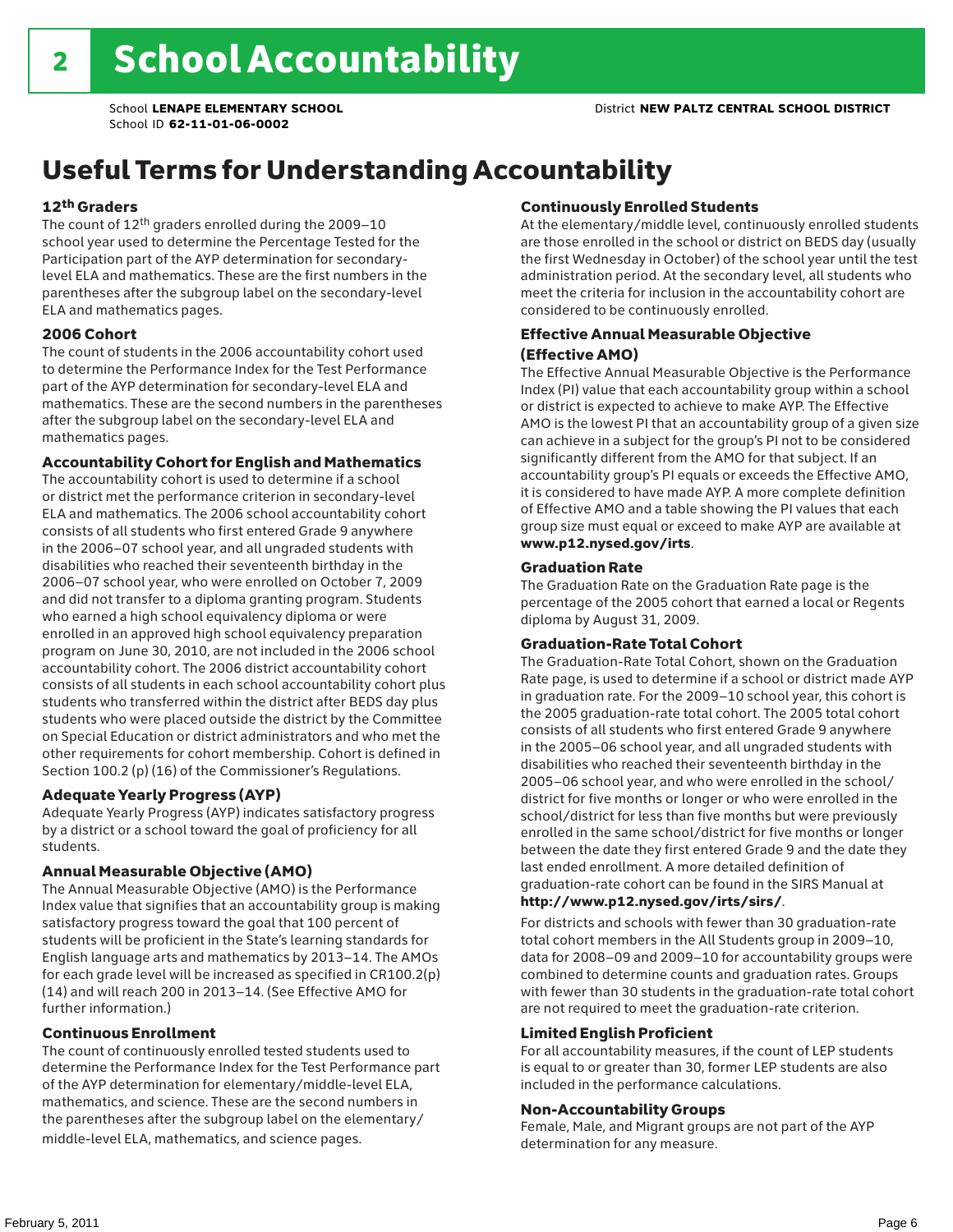## Useful Terms for Understanding Accountability (continued)

#### Participation

Accountability groups with fewer than 40 students enrolled during the test administration period (for elementary/middlelevel ELA, math, and science) or fewer than 40 12th graders (for secondary-level ELA and mathematics) are not required to meet the participation criterion. If the Percentage Tested for an accountability group fell below 95 percent for ELA and math or 80 percent for science in 2009–10, the participation enrollment ("Total" or "12th Graders") shown in the tables is the sum of 2008–09 and 2009–10 participation enrollments and the "Percentage Tested" shown is the weighted average of the participation rates over those two years.

#### Performance Index (PI)

A Performance Index is a value from 0 to 200 that is assigned to an accountability group, indicating how that group performed on a required State test (or approved alternative) in English language arts, mathematics, or science. Student scores on the tests are converted to four performance levels, from Level 1 to Level 4. (See performance level definitions on the Overview summary page.) At the elementary/middle level, the PI is calculated using the following equation:

100 × [(Count of Continuously Enrolled Tested Students Performing at Levels 2, 3, and  $4 +$  the Count at Levels 3 and  $4) \div$ Count of All Continuously Enrolled Tested Students]

At the secondary level, the PI is calculated using the following equation:

100 × [(Count of Cohort Members Performing at Levels 2, 3, and 4 + the Count at Levels 3 and 4) ÷ Count of All Cohort Members]

A list of tests used to measure student performance for accountability is available at www.p12.nysed.gov/irts.

#### Progress Targets

For accountability groups below the State Standard in science or graduation rate, the Progress Target is an alternate method for making AYP or qualifying for Safe Harbor in English language arts and mathematics based on improvement over the previous year's performance.

*Science:* The current year's Science Progress Target is calculated by adding one point to the previous year's Performance Index (PI). Example: The 2009–10 Science Progress Target is calculated by adding one point to the 2008–09 PI.

*Graduation Rate*: The Graduation-rate Progress Target is calculated by determining a 20% gap reduction between the rate of the previous year's graduation-rate cohort and the state standard. Example: The 2009–10 Graduation-Rate Progress Target = [(80 – percentage of the 2004 cohort earning a local or Regents diploma by August 31, 2008)  $\times$  0.20] + percentage of the 2004 cohort earning a local or Regents diploma by August 31, 2008.

Progress Targets are provided for groups whose PI (for science) or graduation rate (for graduation rate) is below the State Standard.

#### Safe Harbor Targets

Safe Harbor provides an alternate means to demonstrate AYP for accountability groups that do not achieve their EAMOs in English or mathematics. The 2009–10 safe harbor targets are calculated using the following equation: 2008–09 PI + (200 – the 2008–09 PI) × 0.10

Safe Harbor Targets are provided for groups whose PI is less than the EAMO.

#### Safe Harbor Qualification (‡)

On the science page, if the group met both the participation and the performance criteria for science, the Safe Harbor Qualification column will show "Qualified." If the group did not meet one or more criteria, the column will show "Did not qualify." A "‡" symbol after the 2009–10 Safe Harbor Target on the elementary/middle- or secondary-level ELA or mathematics page indicates that the student group did not make AYP in science (elementary/middle level) or graduation rate (secondary level) and; therefore, the group did not qualify for Safe Harbor in ELA or mathematics.

#### State Standard

The criterion value that represents minimally satisfactory performance (for science) or a minimally satisfactory percentage of cohort members earning a local or Regents diploma (for graduation rate). In 2009–10, the State Science Standard is a Performance Index of 100; the State Graduation-Rate Standard is 80%. The Commissioner may raise the State Standard at his discretion in future years.

#### Students with Disabilities

For all measures, if the count of students with disabilities is equal to or greater than 30, former students with disabilities are also included in the performance calculations.

#### Test Performance

For districts and schools with fewer than 30 continuously enrolled tested students (for elementary/middle-level ELA, math, and science) or fewer than 30 students in the 2006 cohort (for secondary-level ELA and mathematics) in the All Students group in 2009–10, data for 2008–09 and 2009–10 for accountability groups were combined to determine counts and Performance Indices. For districts and schools with 30 or more continuously enrolled students/2006 cohort members in the All Students group in 2009–10, student groups with fewer than 30 members are not required to meet the performance criterion. This is indicated by a "—" in the Test Performance column in the table.

#### Total

The count of students enrolled during the test administration period used to determine the Percentage Tested for the Participation part of the AYP determination for elementary/ middle-level ELA, mathematics, and science. These are the first numbers in the parentheses after the subgroup label on the elementary/middle-level ELA, mathematics, and science pages. For accountability calculations, students who were excused from testing for medical reasons in accordance with federal NCLB guidance are not included in the count.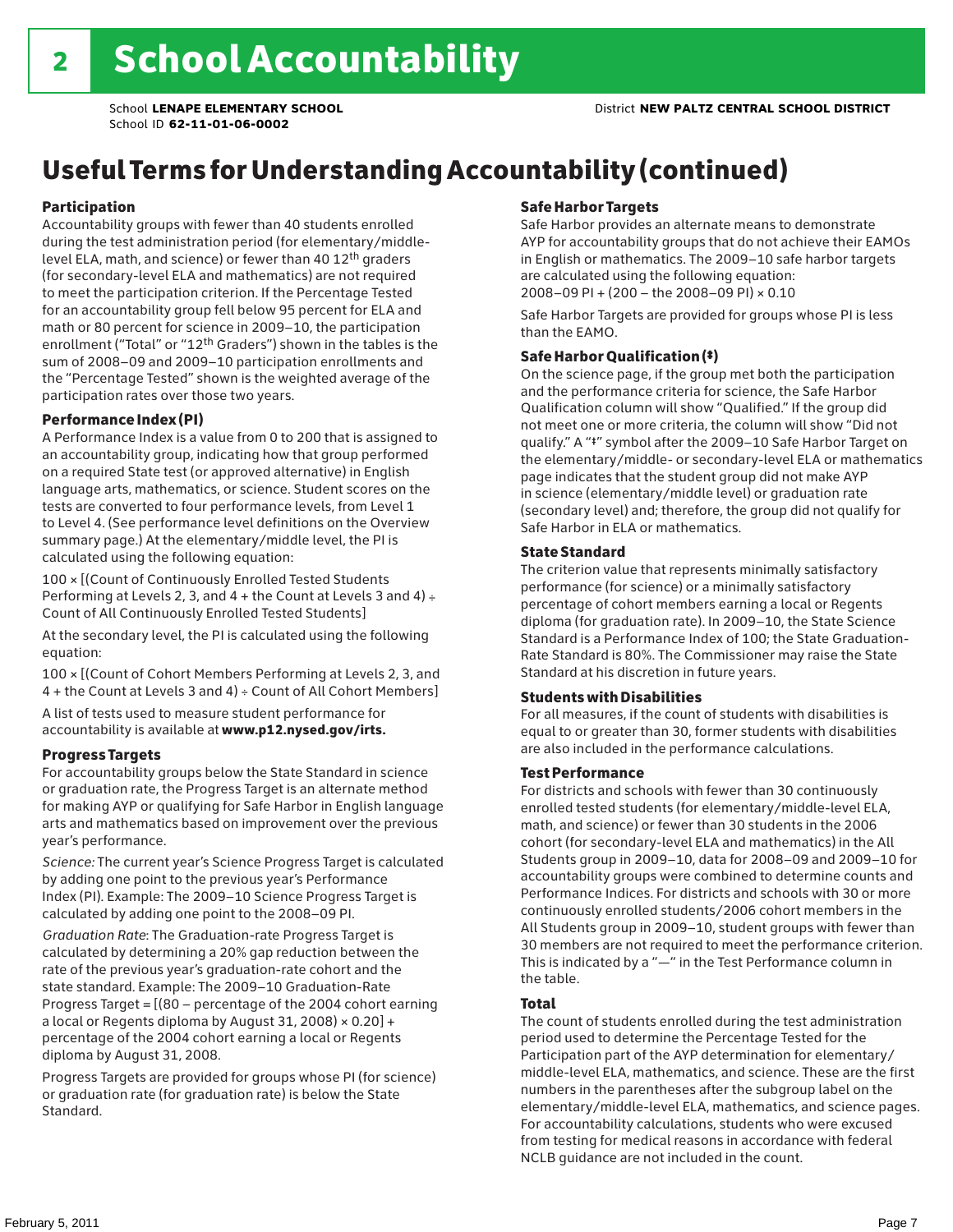School **LENAPE ELEMENTARY SCHOOL** District **NEW PALTZ CENTRAL SCHOOL DISTRICT**

School ID **62-11-01-06-0002**

### Understanding Your School Accountability Status

New York State participates in the Differentiated Accountability pilot program, as approved by the United States Department of Education in January 2009. Under this program, each public school in the State is assigned an accountability "phase" (Good Standing, Improvement, Corrective Action, or Restructuring) and, for schools not in Good Standing, a "category" (Basic, Focused, or Comprehensive) for each measure for which the school is accountable. Accountability measures for schools at the elementary/middle level are English language arts (ELA), mathematics, and science; at the secondary level, they are ELA, mathematics, and graduation rate. Generally, the school's overall accountability status is its most advanced accountability phase and its highest category within that phase. A school in any year of the phase (that is not Good Standing) that makes AYP for the measure remains in the same phase/category the following year. An identified school that makes AYP in the identified measure for two consecutive years returns to Good Standing. Once a school is identified with a category within a phase, it cannot move to a less intensive category in the following school year within that phase.

Each school district with one or more Title I schools and each Title I charter school designated as Improvement (year 1 and year 2), Corrective Action, or Restructuring must make Supplemental Educational Services available for eligible students in the identified Title I school(s). A school district with one or more schools designated as Improvement (year 2), Corrective Action, or Restructuring must also provide Public School Choice to eligible students in identified Title I school(s). For more information on the Differentiated Accountability program and a list of interventions for schools not in Good Standing,

see http://www.p12.nysed.gov/nyc/APA/Differentiated\_Accountability/DA\_home.html.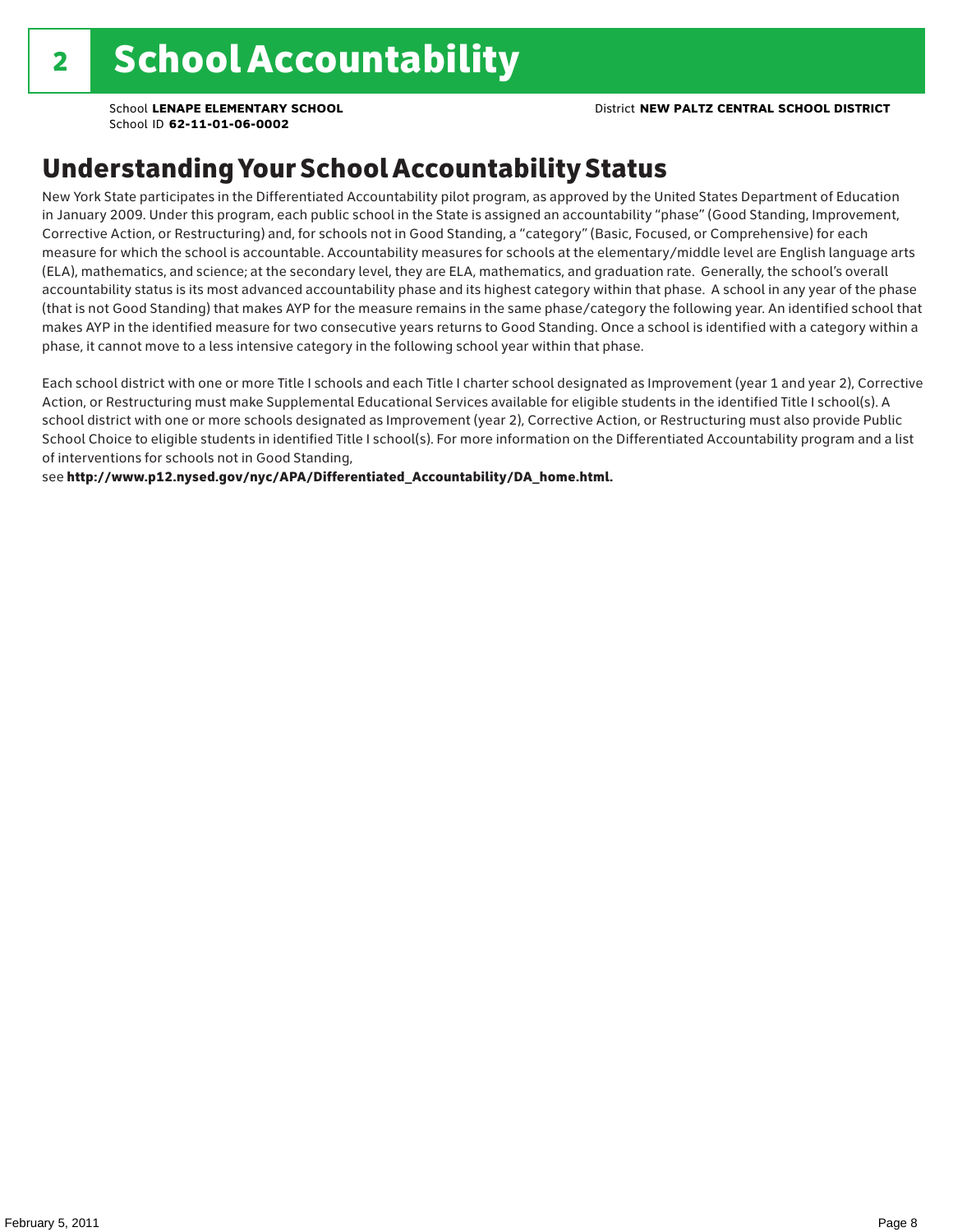### Understanding Your School Accountability Status (continued)

### Phase **Phase** Phase/Category

Good Standing A school that has not been designated as Improvement, Corrective Action, or Restructuring.

Improvement (year 1) A school that failed to make AYP for two consecutive years on the same accountability measure; or a school that was designated as Improvement (year 1) in the current school year that made AYP for the identified measure and is in Good Standing.

Improvement (year 2) A school that was designated as a school in Improvement (year 1) in the current school year and failed to make AYP on the same accountability measure for which it was identified; or a school that was designated as Improvement (year 2) in the current school year that made AYP for the identified measure.

#### Improvement/Basic:

A school that failed to make AYP in ELA and/or math for one accountability group, but made AYP for the All Students group; or a school that failed to make AYP in only science or graduation rate. Improvement/Focused:

A school that failed to make AYP in ELA and/or math for more than one accountability group, but made AYP for the All Students group; or a school whose worst status is Improvement/Basic for at least two measures.

#### Improvement/Comprehensive:

A school that failed to make AYP in ELA and/or math for the All Students group; or a school that failed to make AYP in ELA and/or math for every accountability group for which there are at least two, but made AYP for the All Students group; or a school that failed to make AYP in ELA and/or math AND in science or graduation rate.

#### Corrective Action or Restructuring/Focused:

A school that failed to make AYP in ELA and/or math for one or more accountability groups, but made AYP for the All Students group; or a school that failed to make AYP in science or graduation rate but made AYP in ELA and math.

measure. Corrective Action (year 2) A school that was designated as a school in Corrective Action (year 1) in the current school year that failed to make AYP on the same accountability measure for which it was identified; or a school that was designated as Corrective Action (year 2) in the current school year that made AYP for the identified

Corrective Action (year 1) A school that was designated as a school in Improvement (year 2) in the current school year and failed to make AYP on the same accountability measure for which it was identified; or a school that was designated as Corrective Action (year 1) in the current school year that made AYP for the identified

Restructuring (year 1) A school that was designated as a school in Corrective Action (year 2) in the current school year and failed to make AYP on the same accountability measure for which it was identified; or a school that was designated as Restructuring (year 1) in the current school year that made AYP for the identified measure. Restructuring (year 2) A school that was designated as a school in Restructuring (year 1) in the current school year that failed to make AYP on the same accountability measure for which it was identified; or a school that was designated as Restructuring (year 2) in the current school year that made AYP for the identified measure. Restructuring (Advanced) A school that was designated as a school in Restructuring (year 2) in the current school year that failed to make AYP on the same accountability measure for which it was identified; or a school that was designated as Restructuring (Advanced) in the current school year that made AYP for the identified measure.

Corrective Action or Restructuring/Comprehensive: A school that failed to make AYP in ELA and/or math for the All Students group; or a school that failed to make AYP in ELA and/or math for every accountability group except the All Students group for which there are at least two, but made AYP for the All Students group; or a school that failed to make AYP in ELA and/or math AND in science or graduation rate.

SURR: A school that is identified for registration review (SURR) during a school year in which it is designated as a school in Improvement or Corrective Action shall, in the next school year, be designated as Restructuring (year 1)/Comprehensive.

Pending - A school's status is "Pending" if the school requires special evaluation procedures and they have not yet been completed.

measure.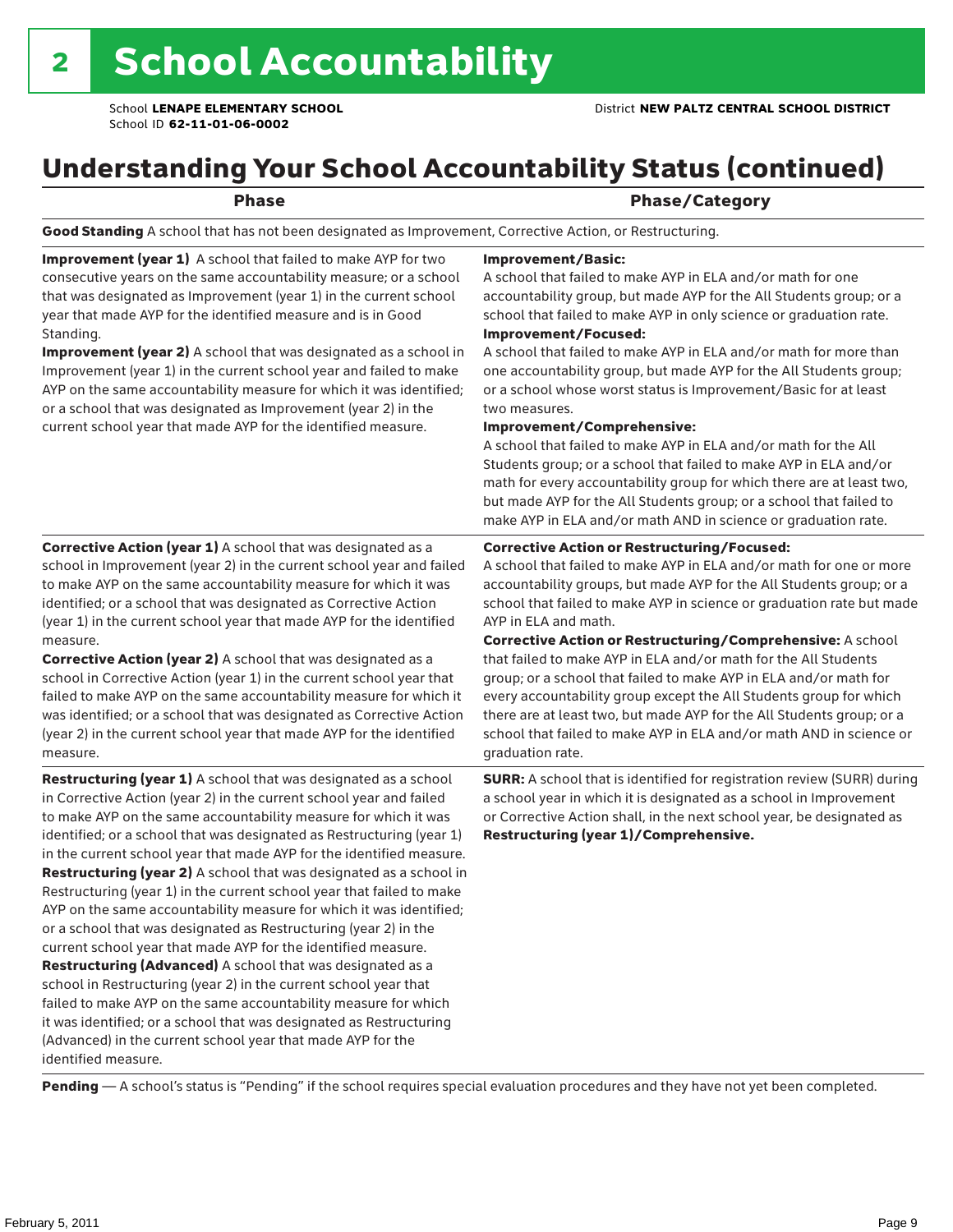# 2 School Accountability

School ID **62-11-01-06-0002**

### Summary

| <b>Overall Accountability</b><br>Status $(2010 - 11)$ | <b>In Good Standing</b> |                                                         |                        |  |  |  |
|-------------------------------------------------------|-------------------------|---------------------------------------------------------|------------------------|--|--|--|
|                                                       |                         | <b>Elementary/Middle Level</b>                          | <b>Secondary Level</b> |  |  |  |
|                                                       | ELA                     | In Good Standing                                        | ELA                    |  |  |  |
|                                                       | Math                    | In Good Standing                                        | Math                   |  |  |  |
|                                                       | Science                 | In Good Standing                                        | <b>Graduation Rate</b> |  |  |  |
| <b>Title I Part A Funding</b>                         |                         | <b>Years the School Received Title I Part A Funding</b> |                        |  |  |  |

**2008–09 2009–10 2010–11**

YES YES YES

#### On which accountability measures did this school make Adequate Yearly Progress (AYP) and which groups made AYP on each measure?

|                                                            | <b>Elementary/Middle Level</b> |                              |               |                          | <b>Secondary Level</b> |                        |  |  |
|------------------------------------------------------------|--------------------------------|------------------------------|---------------|--------------------------|------------------------|------------------------|--|--|
| <b>Student Groups</b>                                      | English<br>Language Arts       | Mathematics                  | Science       | English<br>Language Arts | Mathematics            | <b>Graduation Rate</b> |  |  |
| <b>All Students</b>                                        | V                              |                              | V             |                          |                        |                        |  |  |
| <b>Ethnicity</b>                                           |                                |                              |               |                          |                        |                        |  |  |
| American Indian or Alaska Native                           |                                |                              |               |                          |                        |                        |  |  |
| <b>Black or African American</b>                           | -                              | -                            |               |                          |                        |                        |  |  |
| Hispanic or Latino                                         | V                              | v                            |               |                          |                        |                        |  |  |
| Asian or Native Hawaiian/Other Pacific<br>Islander         |                                |                              |               |                          |                        |                        |  |  |
| White                                                      | V                              |                              |               |                          |                        |                        |  |  |
| Multiracial                                                |                                | -                            |               |                          |                        |                        |  |  |
| <b>Other Groups</b>                                        |                                |                              |               |                          |                        |                        |  |  |
| <b>Students with Disabilities</b>                          | $\mathbf{v}_{\text{SH}}$       | v                            |               |                          |                        |                        |  |  |
| Limited English Proficient                                 |                                |                              |               |                          |                        |                        |  |  |
| Economically Disadvantaged                                 | V                              | V                            |               |                          |                        |                        |  |  |
| <b>Student groups making</b><br><b>AYP</b> in each subject | $\sqrt{5}$ of 5                | $\blacktriangleright$ 5 of 5 | $\vee$ 1 of 1 |                          |                        |                        |  |  |

#### AYP Status



Made AYP Using Safe Harbor Target

✘ Did not make AYP

— Insufficient Number of Students to Determine AYP Status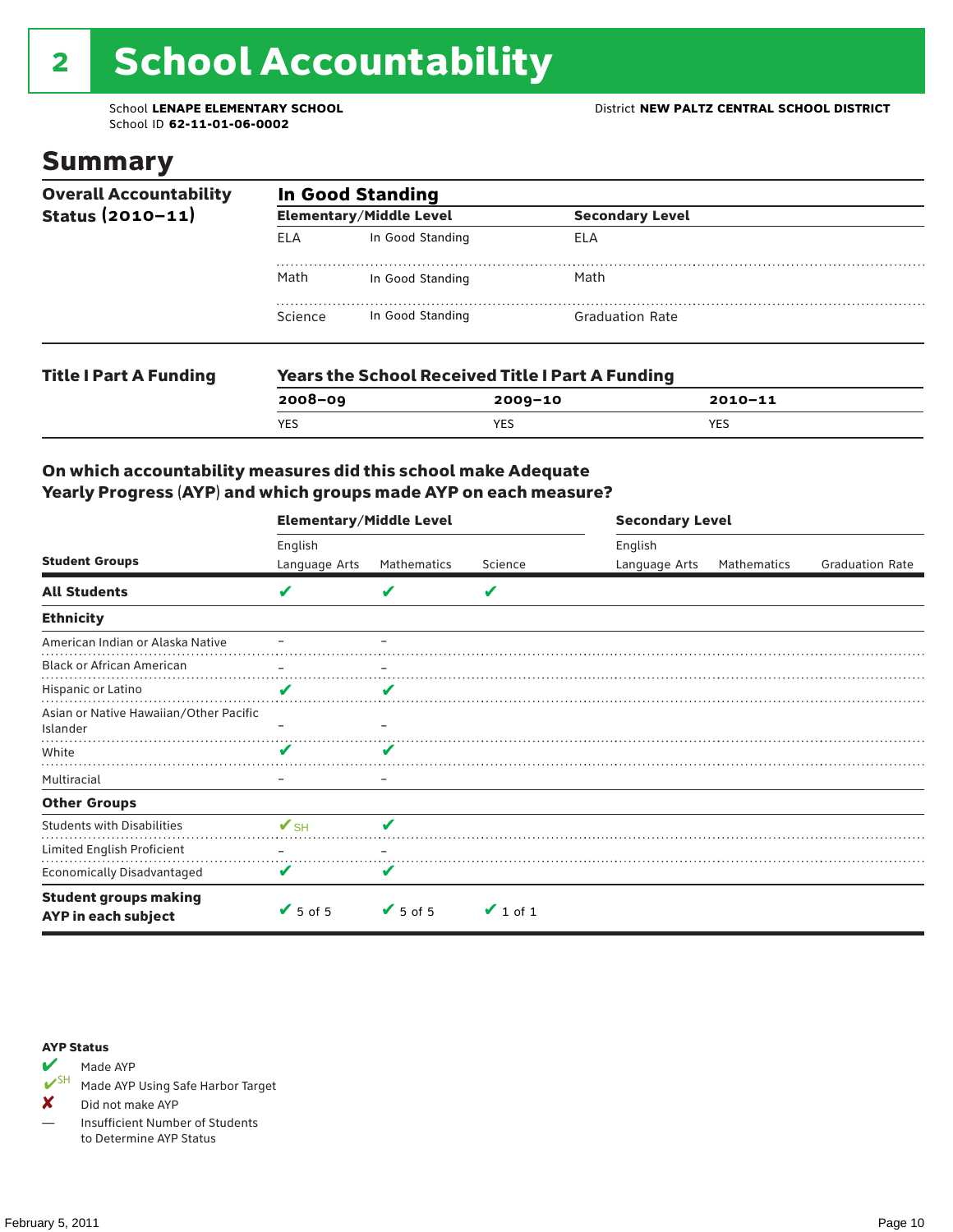### **Elementary/Middle-Level English Language Arts**

| <b>Accountability Measures</b>    | 5 of 5 | Student groups making AYP in English language arts<br>Made AYP |
|-----------------------------------|--------|----------------------------------------------------------------|
| for This Subject<br>$(2010 - 11)$ |        |                                                                |
| <b>Accountability Status</b>      |        | In Good Standing                                               |

#### How did students in each accountability group perform on **elementary/middle-level English language arts accountability measures?**

|                                                                   | <b>Participation</b><br><b>AYP</b> |           |               | <b>Test Performance</b> |             | <b>Performance Objectives</b> |                    |             |
|-------------------------------------------------------------------|------------------------------------|-----------|---------------|-------------------------|-------------|-------------------------------|--------------------|-------------|
| <b>Student Group</b>                                              |                                    | Met       | Percentage    | Met                     | Performance | Effective                     | Safe Harbor Target |             |
| (Total: Continuous Enrollment)                                    | <b>Status</b>                      | Criterion | <b>Tested</b> | Criterion               | Index       | AMO                           | $2009 - 10$        | $2010 - 11$ |
| <b>Accountability Groups</b>                                      |                                    |           |               |                         |             |                               |                    |             |
| <b>All Students (496:478)</b>                                     | V                                  | V         | 99%           | ✔                       | 180         | 150                           |                    |             |
| <b>Ethnicity</b>                                                  |                                    |           |               |                         |             |                               |                    |             |
| American Indian or Alaska Native (1:1)                            |                                    |           |               |                         |             |                               |                    |             |
| Black or African American (31:28)                                 |                                    |           |               |                         |             |                               |                    |             |
| Hispanic or Latino (101:50)                                       | V                                  | v         | 97%           | V                       | 170         | 142                           |                    |             |
| Asian or Native Hawaiian/Other Pacific<br><b>Islander (17:17)</b> |                                    |           |               |                         |             |                               |                    |             |
| White (387:376)                                                   | V                                  | V         | 99%           | V                       | 181         | 149                           |                    |             |
| Multiracial (6:6)                                                 |                                    |           |               |                         |             |                               |                    |             |
| <b>Other Groups</b>                                               |                                    |           |               |                         |             |                               |                    |             |
| Students with Disabilities (145:66)                               | $\mathbf{V}_{\text{SH}}$           | V         | 96%           | $V$ SH                  | 141         | 143                           | 125                | 102         |
| Limited English Proficient (13:9)                                 |                                    |           |               |                         |             |                               |                    |             |
| Economically Disadvantaged (184:81)                               | V                                  | V         | 97%           | V                       | 164         | 144                           |                    |             |
| <b>Final AYP Determination</b>                                    | $\sqrt{5}$ of 5                    |           |               |                         |             |                               |                    |             |
| <b>Non-Accountability Groups</b>                                  |                                    |           |               |                         |             |                               |                    |             |
| Female (235:230)                                                  |                                    |           | 100%          |                         | 184         | 148                           |                    |             |
| Male (261:248)                                                    |                                    |           | 98%           |                         | 176         | 148                           |                    |             |
| Migrant (0:0)                                                     |                                    |           |               |                         |             |                               |                    |             |

#### Symbols

- Made AYP<br> **V**SH Made AVP Made AYP Using Safe Harbor Target
- X Did not make AYP
- Fewer Than 40 Total/Fewer Than 30 Continuous Enrollment
- ‡ Did not qualify for Safe Harbor

note: See *Useful Terms for Understanding Accountability*  for explanations and definitions of terms and table labels used on this page.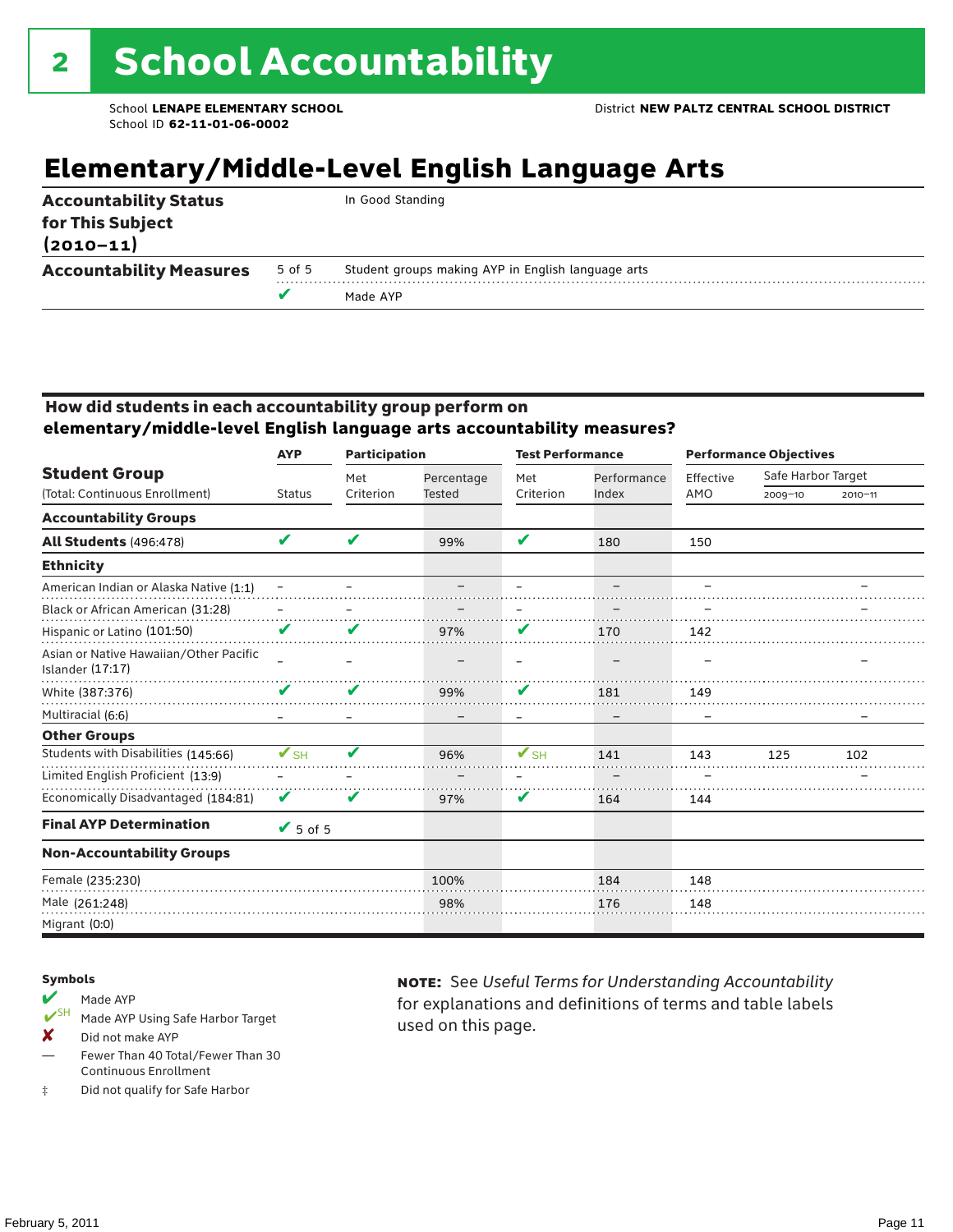### **Elementary/Middle-Level Mathematics**

| <b>Accountability Status</b><br>for This Subject<br>$(2010 - 11)$ |        | In Good Standing                         |
|-------------------------------------------------------------------|--------|------------------------------------------|
| <b>Accountability Measures</b>                                    | 5 of 5 | Student groups making AYP in mathematics |
|                                                                   |        | Made AYP                                 |
|                                                                   |        |                                          |

#### How did students in each accountability group perform on **elementary/middle-level mathematics accountability measures?**

|                                                            | <b>Participation</b><br><b>AYP</b> |           |               | <b>Test Performance</b>    |             | <b>Performance Objectives</b> |                    |             |
|------------------------------------------------------------|------------------------------------|-----------|---------------|----------------------------|-------------|-------------------------------|--------------------|-------------|
| <b>Student Group</b>                                       |                                    | Met       | Percentage    | Met                        | Performance | Effective                     | Safe Harbor Target |             |
| (Total: Continuous Enrollment)                             | <b>Status</b>                      | Criterion | <b>Tested</b> | Criterion                  | Index       | AMO                           | $2009 - 10$        | $2010 - 11$ |
| <b>Accountability Groups</b>                               |                                    |           |               |                            |             |                               |                    |             |
| <b>All Students (496:483)</b>                              | V                                  | V         | 99%           | $\boldsymbol{\mathcal{L}}$ | 187         | 130                           |                    |             |
| <b>Ethnicity</b>                                           |                                    |           |               |                            |             |                               |                    |             |
| American Indian or Alaska Native (1:1)                     |                                    |           |               |                            |             |                               |                    |             |
| Black or African American (31:27)                          |                                    |           |               |                            |             |                               |                    |             |
| Hispanic or Latino (54:51)                                 | V                                  | v         | 96%           | V                          | 167         | 122                           |                    |             |
| Asian or Native Hawaiian/Other Pacific<br>Islander (17:17) |                                    |           |               |                            |             |                               |                    |             |
| White (387:381)                                            | V                                  | V         | 100%          | V                          | 191         | 129                           |                    |             |
| Multiracial (6:6)                                          |                                    |           |               |                            |             |                               |                    |             |
| <b>Other Groups</b>                                        |                                    |           |               |                            |             |                               |                    |             |
| Students with Disabilities (72:70)                         | V                                  | V         | 97%           | V                          | 141         | 124                           |                    |             |
| Limited English Proficient (13:10)                         |                                    |           |               |                            |             |                               |                    |             |
| Economically Disadvantaged (88:86)                         | V                                  | V         | 98%           | V                          | 169         | 124                           |                    |             |
| <b>Final AYP Determination</b>                             | $\sqrt{5}$ of 5                    |           |               |                            |             |                               |                    |             |
| <b>Non-Accountability Groups</b>                           |                                    |           |               |                            |             |                               |                    |             |
| Female (235:230)                                           |                                    |           | 100%          |                            | 190         | 128                           |                    |             |
| Male (261:253)                                             |                                    |           | 99%           |                            | 185         | 128                           |                    |             |
| Migrant (0:0)                                              |                                    |           |               |                            |             |                               |                    |             |

#### Symbols

- Made AYP<br> **V**SH Made AVP Made AYP Using Safe Harbor Target
- X Did not make AYP
- Fewer Than 40 Total/Fewer Than 30 Continuous Enrollment
- ‡ Did not qualify for Safe Harbor

note: See *Useful Terms for Understanding Accountability*  for explanations and definitions of terms and table labels used on this page.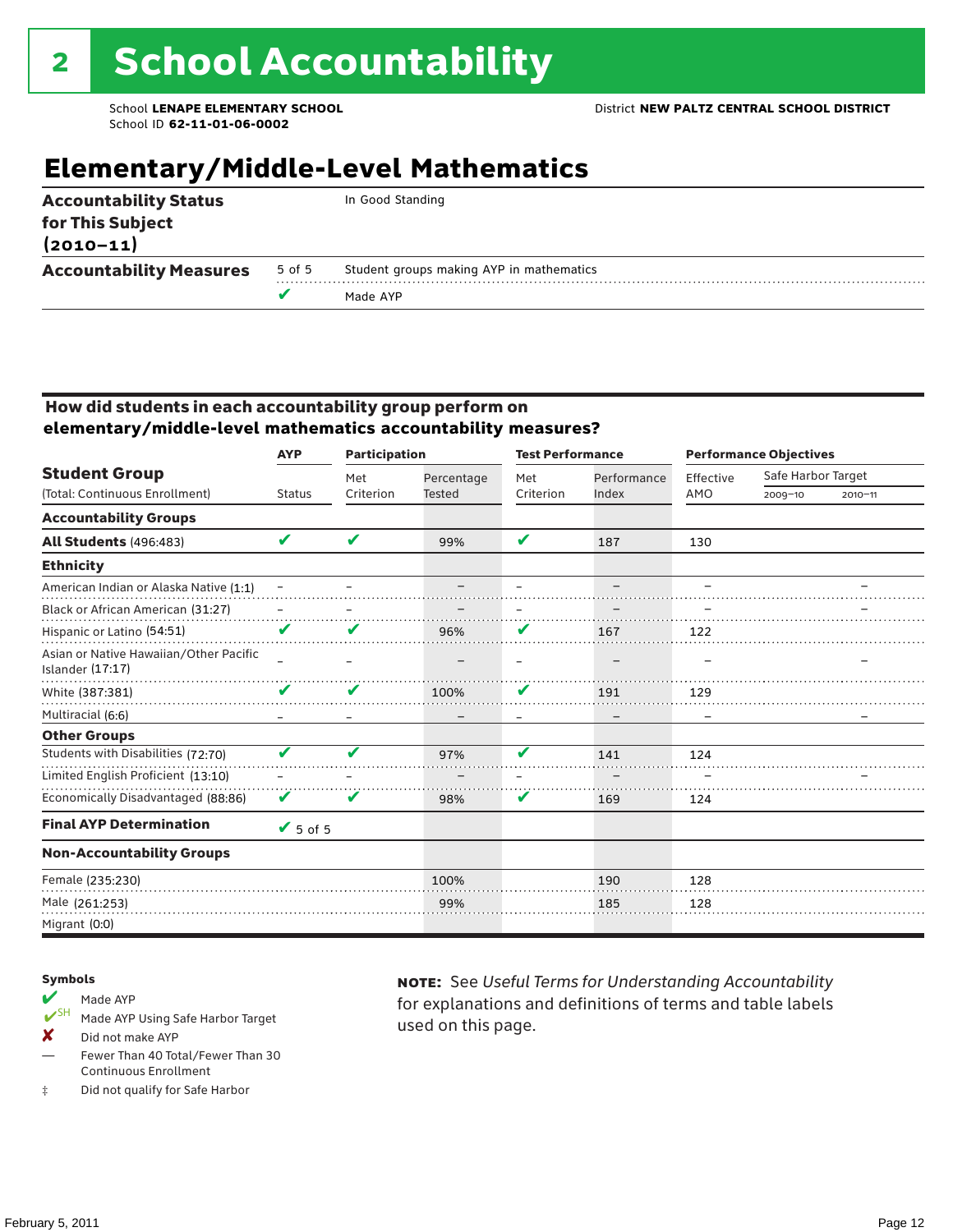### Elementary/Middle-Level Science

| <b>Accountability Status</b>   |        | In Good Standing                     |
|--------------------------------|--------|--------------------------------------|
| for This Subject               |        |                                      |
| $(2010 - 11)$                  |        |                                      |
| <b>Accountability Measures</b> | 1 of 1 | Student groups making AYP in science |
|                                |        | Made AYP                             |
|                                |        |                                      |

#### How did students in each accountability group perform on elementary/middle-level science accountability measures?

|                                                          | <b>AYP</b>    |                      | <b>Participation</b> |               | <b>Test Performance</b> |             | <b>Performance Objectives</b> |                 |             |
|----------------------------------------------------------|---------------|----------------------|----------------------|---------------|-------------------------|-------------|-------------------------------|-----------------|-------------|
| <b>Student Group</b>                                     |               | Safe Harbor          | Met                  | Percentage    | Met                     | Performance | State                         | Progress Target |             |
| (Total: Continuous Enrollment)                           |               | Status Qualification | Criterion            | <b>Tested</b> | Criterion               | Index       | Standard                      | 2009-10         | $2010 - 11$ |
| <b>Accountability Groups</b>                             |               |                      |                      |               |                         |             |                               |                 |             |
| <b>All Students</b> (170:164)                            | V             | Oualified            | V                    | 99%           | V                       | 191         | 100                           |                 |             |
| <b>Ethnicity</b>                                         |               |                      |                      |               |                         |             |                               |                 |             |
| American Indian or Alaska Native (1:1)                   |               |                      |                      |               |                         |             |                               |                 |             |
| Black or African American (7:5)                          |               |                      |                      |               |                         |             |                               |                 |             |
| Hispanic or Latino (17:15)                               |               |                      |                      |               |                         |             |                               |                 |             |
| Asian or Native Hawaiian/Other Pacific<br>Islander (6:6) |               |                      |                      |               |                         |             |                               |                 |             |
| White (137:135)                                          |               | Oualified            |                      | 100%          | V                       | 194         | 100                           |                 |             |
| Multiracial (2:2)                                        |               |                      |                      |               |                         |             |                               |                 |             |
| <b>Other Groups</b>                                      |               |                      |                      |               |                         |             |                               |                 |             |
| Students with Disabilities (28:24)                       |               |                      |                      |               |                         |             |                               |                 |             |
| Limited English Proficient (3:2)                         |               |                      |                      |               |                         |             |                               |                 |             |
| Economically Disadvantaged (25:23)                       |               |                      |                      |               |                         |             |                               |                 |             |
| <b>Final AYP Determination</b>                           | $\vee$ 1 of 1 |                      |                      |               |                         |             |                               |                 |             |
| <b>Non-Accountability Groups</b>                         |               |                      |                      |               |                         |             |                               |                 |             |
| Female (91:88)                                           |               |                      |                      | 99%           |                         | 195         | 100                           |                 |             |
| Male (79:76)                                             |               |                      |                      | 99%           |                         | 187         | 100                           |                 |             |
| Migrant (0:0)                                            |               |                      |                      |               |                         |             |                               |                 |             |

#### Symbols

- $M$  Made AYP
- X Did not make AYP

Fewer Than 40 Total/Fewer Than 30 Continuous Enrollment

note: See *Useful Terms for Understanding Accountability*  for explanations and definitions of terms and table labels used on this page.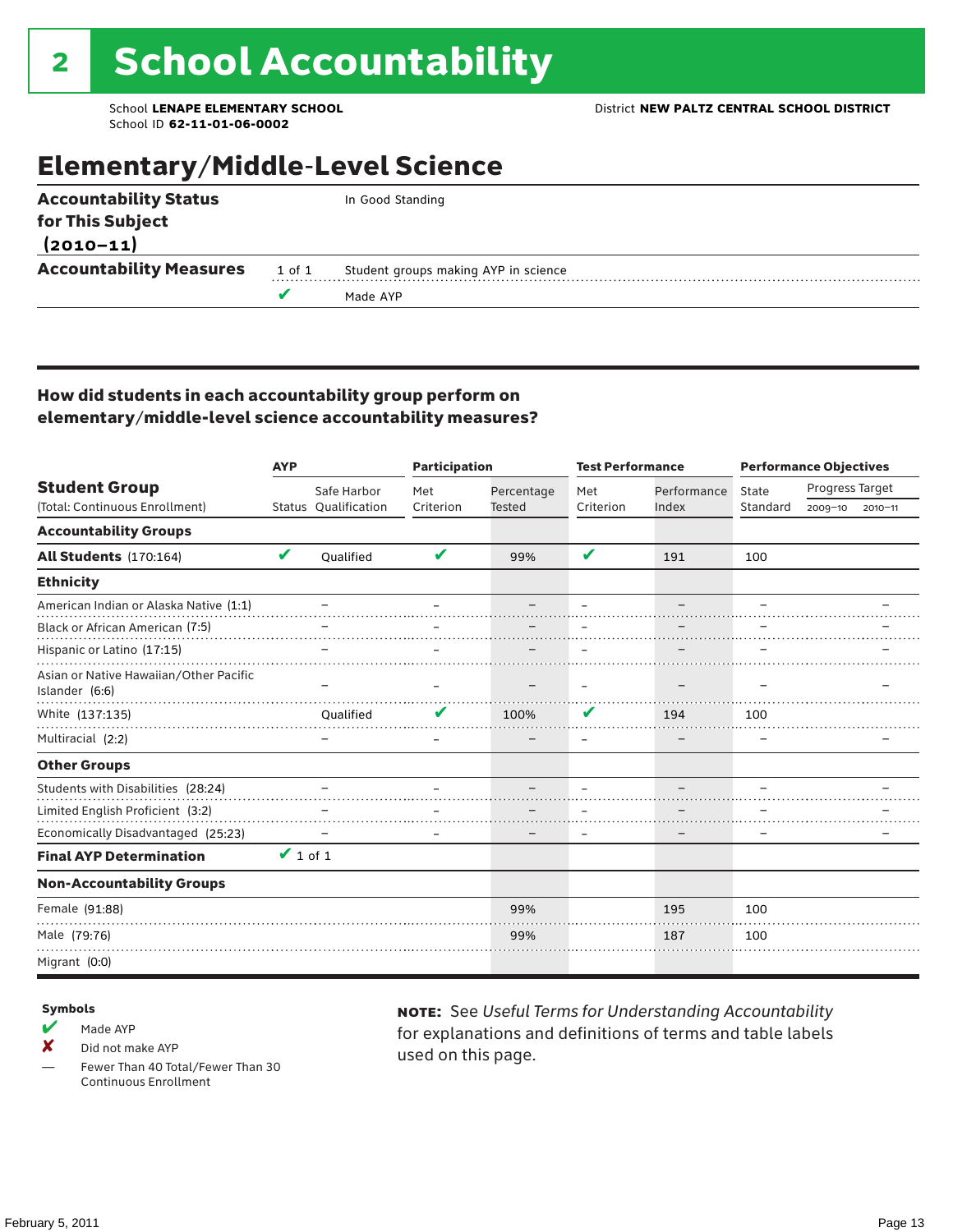### Summary of 2009–10 **School Performance**

Performance on the State assessments in English language arts, mathematics, and science at the elementary and middle levels is reported in terms of mean scores and the percentage of tested students scoring at or above Level 2, Level 3, and Level 4. Performance on the State assessments in ELA and mathematics at the secondary level is reported in terms of the percentage of students in a cohort scoring at these levels.

|                              |     | Percentage of students that<br>scored at or above Level 3 |      |  |  |  |  |  |
|------------------------------|-----|-----------------------------------------------------------|------|--|--|--|--|--|
| <b>English Language Arts</b> | 0%  | 50%                                                       | 100% |  |  |  |  |  |
| Grade 3                      | 63% |                                                           | 147  |  |  |  |  |  |
| Grade 4                      | 68% |                                                           | 164  |  |  |  |  |  |
| Grade 5                      | 58% |                                                           | 171  |  |  |  |  |  |
| <b>Mathematics</b>           |     |                                                           |      |  |  |  |  |  |
| Grade 3                      | 49% |                                                           | 148  |  |  |  |  |  |
| Grade 4                      | 69% |                                                           | 169  |  |  |  |  |  |
| Grade 5                      | 66% |                                                           | 171  |  |  |  |  |  |
| <b>Science</b>               |     |                                                           |      |  |  |  |  |  |
| Grade 4                      | 94% |                                                           | 167  |  |  |  |  |  |

School **LENAPE ELEMENTARY SCHOOL** District **NEW PALTZ CENTRAL SCHOOL DISTRICT**

#### About the Performance Level Descriptors

#### Level 1: Not Meeting Learning Standards.

Student performance does not demonstrate an understanding of the content expected in the subject and grade level.

#### Level 2: Partially Meeting Learning Standards.

Student performance demonstrates a partial understanding of the content expected in the subject and grade level.

#### Level 3: Meeting Learning Standards.

Student performance demonstrates an understanding of the content expected in the subject and grade level.

#### Level 4: Meeting Learning Standards with Distinction.

Student performance demonstrates a thorough understanding of the content expected in the subject and grade level.

#### How are Need/Resource Capacity (N/RC) categories determined?

Districts are divided into high, average, and low need categories based on their ability to meet the special needs of their students with local resources. Districts in the high need category are subdivided into four categories based on enrollment size and, in some cases, number of students per square mile. More information about the categories can be found in the *Report to the Governor and the Legislature on the Educational Status of the*  State's Schools at www.p12.nysed.gov/irts.

In this section, this school's performance is compared with<br>that of the school district and multigazine also taken idea In this section, this school's performance is compared that of the school district and public schools Statewide.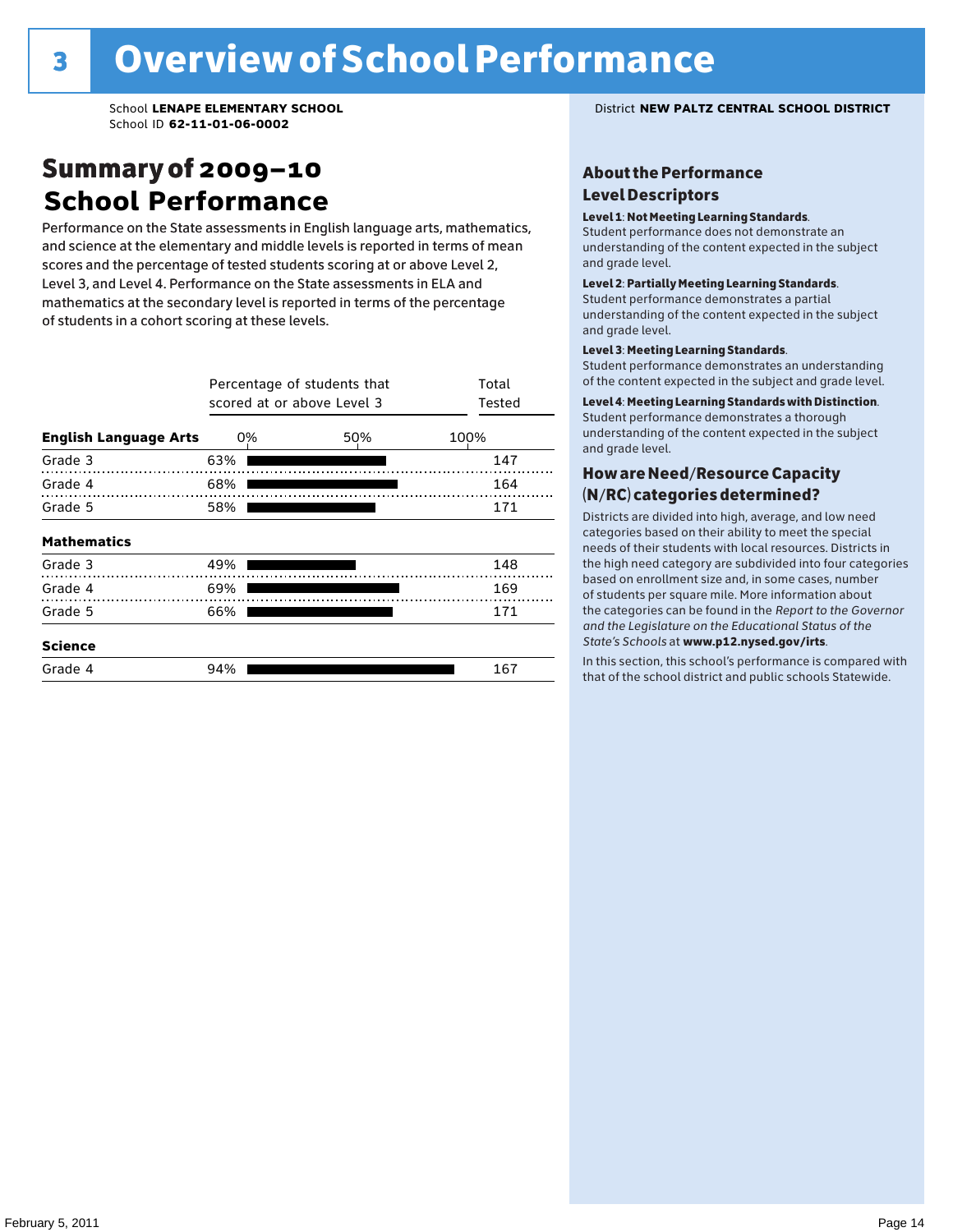## **This School's Results in Grade 3 English Language Arts**

|                                                       |      |         | <b>This School</b> |           |                                 | <b>School District</b>          |            |                | <b>NY State Public</b>          |            |                |
|-------------------------------------------------------|------|---------|--------------------|-----------|---------------------------------|---------------------------------|------------|----------------|---------------------------------|------------|----------------|
|                                                       |      |         |                    |           | Percentage scoring at level(s): | Percentage scoring at level(s): |            |                | Percentage scoring at level(s): |            |                |
|                                                       |      | $2 - 4$ |                    | $3 - 4$   | $\overline{4}$                  | $2 - 4$                         | $3 - 4$    | $\overline{4}$ | $2 - 4$                         | $3 - 4$    | $\overline{4}$ |
| 2010 Mean Score: 672                                  |      |         |                    |           | *Range: 643-780 662-780 694-780 |                                 |            |                |                                 |            |                |
| 2009 Mean Score: 673<br>2009-10<br>a sa na<br>2008-09 | 100% | 92% 98% |                    | 63%       | 77%                             | 92% 97%                         | 76%<br>62% |                | 95%<br>86%                      | 76%<br>55% |                |
|                                                       |      |         |                    |           | 20% 13%                         |                                 |            | 20%<br>13%     |                                 |            | 17% 11%        |
| Number of Tested Students:                            |      | 135 167 |                    | 131<br>92 | 23<br>29                        | 136 167                         | 92<br>131  | 29<br>23       |                                 |            |                |

| <b>Results by</b>                               |                | 2009-10 School Year |                                 |     | 2008-09 School Year |         |                                 |                |
|-------------------------------------------------|----------------|---------------------|---------------------------------|-----|---------------------|---------|---------------------------------|----------------|
| <b>Student Group</b>                            | Total          |                     | Percentage scoring at level(s): |     | Total               |         | Percentage scoring at level(s): |                |
|                                                 | Tested         | $2 - 4$             | $3 - 4$                         | 4   | Tested              | $2 - 4$ | $3 - 4$                         | $\overline{4}$ |
| <b>All Students</b>                             | 147            | 92%                 | 63%                             | 20% | 171                 | 98%     | 77%                             | 13%            |
| Female                                          | 66             | 91%                 | 62%                             | 21% | 96                  | 98%     | 85%                             | 18%            |
| Male                                            | 81             | 93%                 | 63%                             | 19% | 75                  | 97%     | 65%                             | 8%             |
| American Indian or Alaska Native                |                |                     |                                 |     |                     |         |                                 |                |
| <b>Black or African American</b>                | 7              | 86%                 | 57%                             | 14% | 5                   |         |                                 |                |
| Hispanic or Latino                              | 16             | 81%                 | 56%                             | 6%  | 19                  | 95%     | 63%                             | 5%             |
| Asian or Native Hawaiian/Other Pacific Islander | $\overline{2}$ |                     |                                 |     | 6                   | 100%    | 100%                            | 50%            |
| White                                           | 119            | 93%                 | 63%                             | 21% | 140                 | 99%     | 78%                             | 14%            |
| Multiracial                                     | 3              |                     |                                 |     |                     |         |                                 |                |
| <b>Small Group Totals</b>                       | 5              | 100%                | 80%                             | 40% | 6                   | 83%     | 67%                             | 0%             |
| <b>General-Education Students</b>               | 133            | 95%                 | 67%                             | 22% | 147                 | 100%    | 86%                             | 16%            |
| <b>Students with Disabilities</b>               | 14             | 64%                 | 21%                             | 0%  | 24                  | 83%     | 17%                             | 0%             |
| English Proficient                              | 144            |                     |                                 |     | 166                 | 98%     | 77%                             | 14%            |
| Limited English Proficient                      | 3              |                     |                                 |     | 5.                  | 100%    | 60%                             | 0%             |
| Economically Disadvantaged                      | 23             | 70%                 | 39%                             | 4%  | 29                  | 100%    | 62%                             | 7%             |
| Not Disadvantaged                               | 124            | 96%                 | 67%                             | 23% | 142                 | 97%     | 80%                             | 15%            |
| Migrant                                         |                |                     |                                 |     |                     |         |                                 |                |
| Not Migrant                                     | 147            | 92%                 | 63%                             | 20% | 171                 | 98%     | 77%                             | 13%            |

**NOTES** 

The – symbol indicates that data for a group of students have been suppressed. If a group has fewer than five students,<br>data for that group and the next smallest group(s) are suppressed to protect the privacy of individual

| * These ranges are for 2009-10 data only. Ranges for the 2008-09 data are available in the 2008-09 Accountability and Overview Reports.<br><b>Other</b> |        | 2009-10 School Year         |         |     | 2008-09 School Year |         |                             |     |  |
|---------------------------------------------------------------------------------------------------------------------------------------------------------|--------|-----------------------------|---------|-----|---------------------|---------|-----------------------------|-----|--|
| <b>Assessments</b>                                                                                                                                      | Total  | Number scoring at level(s): |         |     | Total               |         | Number scoring at level(s): |     |  |
|                                                                                                                                                         | Tested | $2 - 4$                     | $3 - 4$ | 4   | Tested              | $2 - 4$ | $3 - 4$                     |     |  |
| New York State Alternate Assessment<br>(NYSAA): Grade 3 Equivalent                                                                                      | 0      |                             |         |     |                     |         |                             |     |  |
| New York State English as a Second Language<br>Achievement Test (NYSESLAT) <sup>+</sup> : Grade 3                                                       |        | N/A                         | N/A     | N/A |                     | N/A     | N/A                         | N/A |  |
|                                                                                                                                                         | Total  |                             |         |     | Total               |         |                             |     |  |
| Recently Arrived LEP Students NOT Tested on<br>the ELA NYSTP: Grade 3                                                                                   |        | N/A                         | N/A     | N/A | N/A                 | N/A     | N/A                         | N/A |  |

February 5, 2011 **Page 15** † These counts represent recently arrived LEP students who used the NYSESLAT to fulfill the English language arts participation requirement.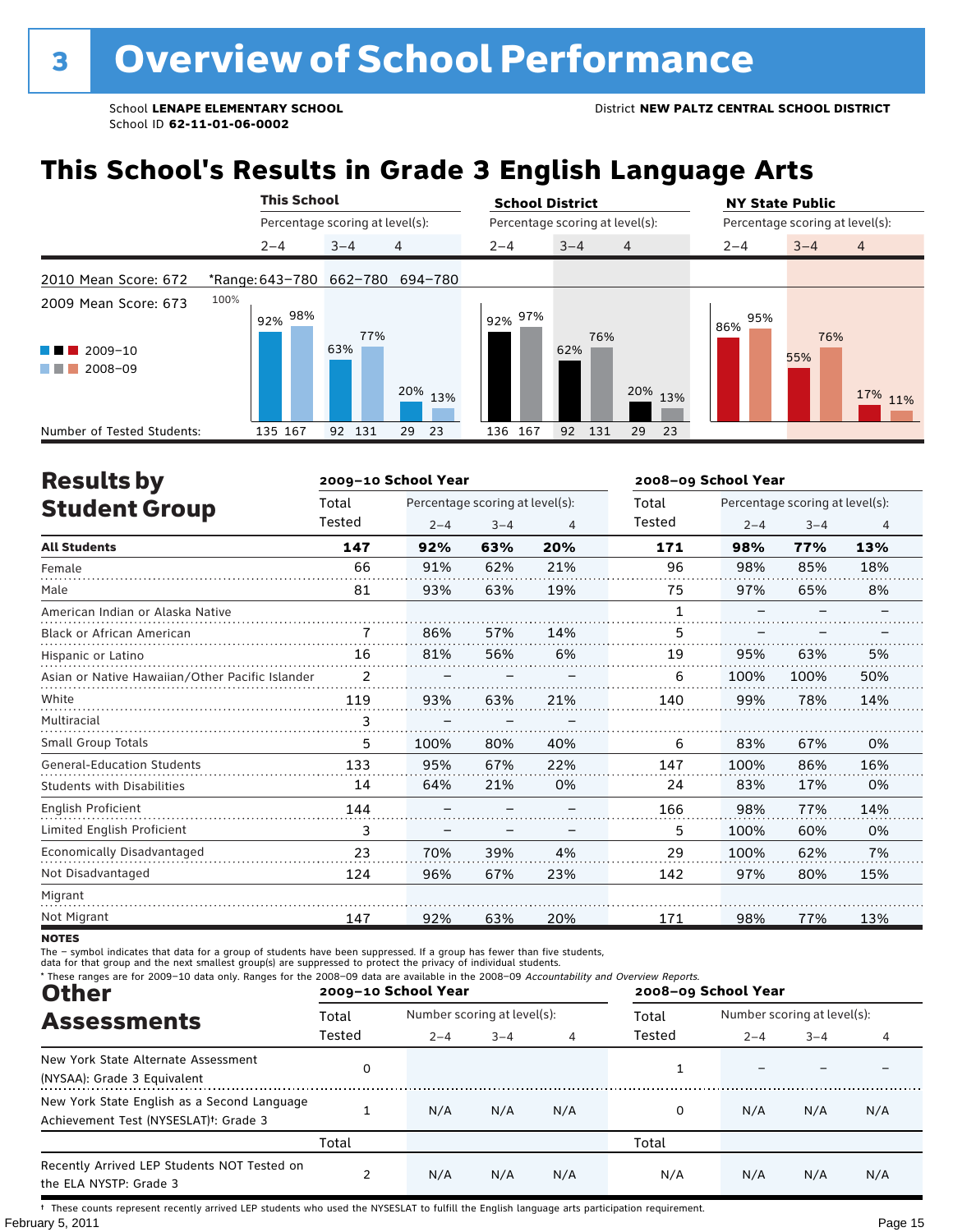### **This School's Results in Grade 3 Mathematics**

|                                                          | <b>This School</b>              |                                 |                | <b>School District</b> |                                 | <b>NY State Public</b> |                                 |  |  |  |
|----------------------------------------------------------|---------------------------------|---------------------------------|----------------|------------------------|---------------------------------|------------------------|---------------------------------|--|--|--|
|                                                          |                                 | Percentage scoring at level(s): |                |                        | Percentage scoring at level(s): |                        | Percentage scoring at level(s): |  |  |  |
|                                                          | $2 - 4$                         | $3 - 4$                         | $\overline{4}$ | $2 - 4$                | $3 - 4$<br>$\overline{4}$       | $2 - 4$                | $3 - 4$<br>$\overline{4}$       |  |  |  |
| 2010 Mean Score: 686                                     | *Range: 661-770 684-770 707-770 |                                 |                |                        |                                 |                        |                                 |  |  |  |
| 2009 Mean Score: 684<br>$2009 - 10$<br>a sa b<br>2008-09 | 100%<br>95% <sup>100%</sup>     | 92%<br>49%                      | 16% 18%        | 95% 100%               | 92%<br>49%<br>15% 17%           | 99%<br>91%             | 93%<br>59%<br>24% 27%           |  |  |  |
| Number of Tested Students:                               | 140 171                         | 158<br>73                       | 23<br>30       | 141 172                | 73<br>158<br>23                 | 30                     |                                 |  |  |  |

| <b>Results by</b>                               |        | 2009-10 School Year |                                 |                | 2008-09 School Year |         |                                 |     |  |  |
|-------------------------------------------------|--------|---------------------|---------------------------------|----------------|---------------------|---------|---------------------------------|-----|--|--|
| <b>Student Group</b>                            | Total  |                     | Percentage scoring at level(s): |                |                     |         | Percentage scoring at level(s): |     |  |  |
|                                                 | Tested | $2 - 4$             | $3 - 4$                         | $\overline{4}$ | Tested              | $2 - 4$ | $3 - 4$                         | 4   |  |  |
| <b>All Students</b>                             | 148    | 95%                 | 49%                             | 16%            | 171                 | 100%    | 92%                             | 18% |  |  |
| Female                                          | 67     | 97%                 | 51%                             | 15%            | 95                  | 100%    | 94%                             | 17% |  |  |
| Male                                            | 81     | 93%                 | 48%                             | 16%            | 76                  | 100%    | 91%                             | 18% |  |  |
| American Indian or Alaska Native                |        |                     |                                 |                | 1                   |         |                                 |     |  |  |
| <b>Black or African American</b>                | 7      | 100%                | 14%                             | 0%             | 5                   |         |                                 |     |  |  |
| Hispanic or Latino                              | 16     | 81%                 | 25%                             | 13%            | 19                  | 100%    | 89%                             | 5%  |  |  |
| Asian or Native Hawaiian/Other Pacific Islander | 2      |                     |                                 |                | 6                   | 100%    | 100%                            | 33% |  |  |
| White                                           | 120    | 96%                 | 53%                             | 17%            | 140                 | 100%    | 92%                             | 19% |  |  |
| Multiracial                                     | 3      |                     |                                 |                |                     |         |                                 |     |  |  |
| <b>Small Group Totals</b>                       | 5      | 100%                | 80%                             | 20%            | 6                   | 100%    | 100%                            | 0%  |  |  |
| <b>General-Education Students</b>               | 134    | 96%                 | 51%                             | 16%            | 147                 | 100%    | 95%                             | 20% |  |  |
| <b>Students with Disabilities</b>               | 14     | 86%                 | 29%                             | 7%             | 24                  | 100%    | 79%                             | 0%  |  |  |
| <b>English Proficient</b>                       | 144    |                     |                                 |                | 166                 | 100%    | 93%                             | 18% |  |  |
| Limited English Proficient                      | 4      |                     |                                 |                | 5                   | 100%    | 80%                             | 0%  |  |  |
| Economically Disadvantaged                      | 23     | 83%                 | 26%                             | 4%             | 29                  | 100%    | 83%                             | 3%  |  |  |
| Not Disadvantaged                               | 125    | 97%                 | 54%                             | 18%            | 142                 | 100%    | 94%                             | 20% |  |  |
| Migrant                                         |        |                     |                                 |                |                     |         |                                 |     |  |  |
|                                                 | 148    | 95%                 | 49%                             | 16%            | 171                 | 100%    | 92%                             | 18% |  |  |
| Not Migrant                                     |        |                     |                                 |                |                     |         |                                 |     |  |  |

**NOTES** 

The – symbol indicates that data for a group of students have been suppressed. If a group has fewer than five students,<br>data for that group and the next smallest group(s) are suppressed to protect the privacy of individual

| * These ranges are for 2009-10 data only. Ranges for the 2008-09 data are available in the 2008-09 Accountability and Overview Reports.<br><b>Other</b><br><b>Assessments</b> |                 | 2009-10 School Year |                                        | 2008-09 School Year |                 |         |                                        |  |
|-------------------------------------------------------------------------------------------------------------------------------------------------------------------------------|-----------------|---------------------|----------------------------------------|---------------------|-----------------|---------|----------------------------------------|--|
|                                                                                                                                                                               | Total<br>Tested | $2 - 4$             | Number scoring at level(s):<br>$3 - 4$ |                     | Total<br>Tested | $2 - 4$ | Number scoring at level(s):<br>$3 - 4$ |  |
| New York State Alternate Assessment<br>(NYSAA): Grade 3 Equivalent                                                                                                            |                 |                     |                                        |                     |                 |         |                                        |  |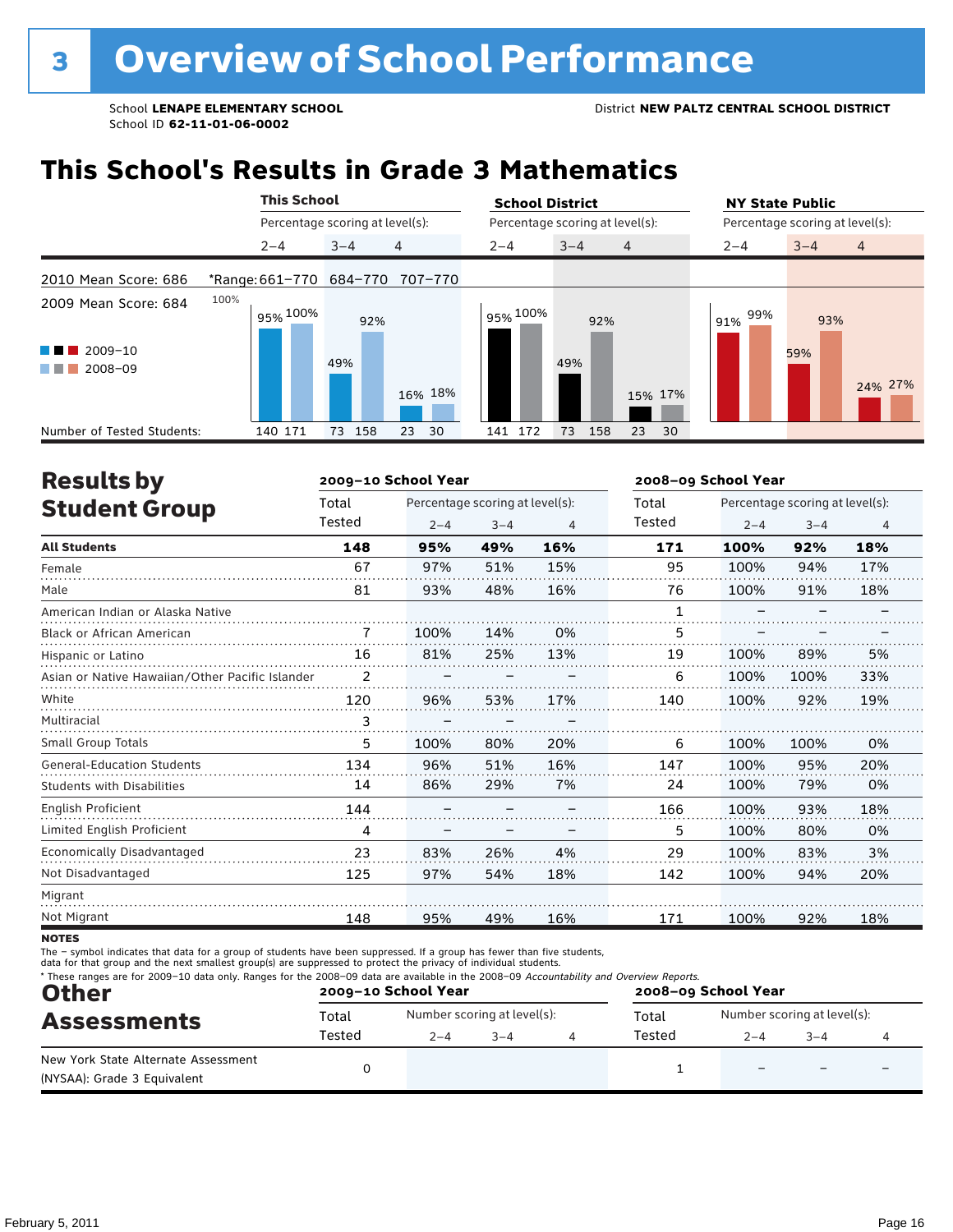## **This School's Results in Grade 4 English Language Arts**

|                                            | <b>This School</b>              |                                 |                | <b>School District</b> |                                 | <b>NY State Public</b> |                                 |
|--------------------------------------------|---------------------------------|---------------------------------|----------------|------------------------|---------------------------------|------------------------|---------------------------------|
|                                            |                                 | Percentage scoring at level(s): |                |                        | Percentage scoring at level(s): |                        | Percentage scoring at level(s): |
|                                            | $2 - 4$                         | $3 - 4$                         | $\overline{4}$ | $2 - 4$                | $3 - 4$<br>$\overline{4}$       | $2 - 4$                | $3 - 4$<br>$\overline{4}$       |
| 2010 Mean Score: 679                       | *Range: 637-775 668-775 720-775 |                                 |                |                        |                                 |                        |                                 |
| 2009 Mean Score: 672<br>2009-10<br>2008-09 | 100%<br>95% 93%                 | 75%<br>68%                      | 9%<br>7%       | 94% 93%                | 75%<br>67%<br>8%                | 92% 96%<br>7%          | 77%<br>57%<br>6% 7%             |
| Number of Tested Students:                 | 155 157                         | 111 126                         | 14<br>-11      | 156 157                | 14<br>11<br>111 126             |                        |                                 |

| <b>Results by</b>                               |              | 2009-10 School Year |                                 |     |        | 2008-09 School Year |                                 |                |
|-------------------------------------------------|--------------|---------------------|---------------------------------|-----|--------|---------------------|---------------------------------|----------------|
| <b>Student Group</b>                            | Total        |                     | Percentage scoring at level(s): |     | Total  |                     | Percentage scoring at level(s): |                |
|                                                 | Tested       | $2 - 4$             | $3 - 4$                         | 4   | Tested | $2 - 4$             | $3 - 4$                         | $\overline{4}$ |
| <b>All Students</b>                             | 164          | 95%                 | 68%                             | 9%  | 168    | 93%                 | 75%                             | 7%             |
| Female                                          | 92           | 96%                 | 73%                             | 11% | 77     | 96%                 | 83%                             | 9%             |
| Male                                            | 72           | 93%                 | 61%                             | 6%  | 91     | 91%                 | 68%                             | 4%             |
| American Indian or Alaska Native                | $\mathbf{1}$ |                     |                                 |     |        |                     |                                 |                |
| <b>Black or African American</b>                | 6            |                     |                                 |     | 17     | 82%                 | 65%                             | 0%             |
| Hispanic or Latino                              | 15           | 87%                 | 33%                             | 0%  | 20     | 95%                 | 70%                             | 0%             |
| Asian or Native Hawaiian/Other Pacific Islander | 6            | 100%                | 67%                             | 17% | 9      | 89%                 | 78%                             | 33%            |
| White                                           | 134          | 97%                 | 74%                             | 10% | 122    | 95%                 | 77%                             | 7%             |
| Multiracial                                     | 2            |                     |                                 |     |        |                     |                                 |                |
| <b>Small Group Totals</b>                       | 9            | 67%                 | 33%                             | 0%  |        |                     |                                 |                |
| <b>General-Education Students</b>               | 143          | 100%                | 77%                             | 10% | 142    | 99%                 | 85%                             | 8%             |
| <b>Students with Disabilities</b>               | 21           | 57%                 | 5%                              | 0%  | 26     | 65%                 | 19%                             | 0%             |
| English Proficient                              | 162          |                     |                                 |     | 162    | 94%                 | 77%                             | 7%             |
| Limited English Proficient                      | 2            |                     |                                 |     | 6      | 67%                 | 33%                             | 0%             |
| Economically Disadvantaged                      | 20           | 85%                 | 60%                             | 0%  | 31     | 87%                 | 65%                             | 3%             |
| Not Disadvantaged                               | 144          | 96%                 | 69%                             | 10% | 137    | 95%                 | 77%                             | 7%             |
| Migrant                                         |              |                     |                                 |     |        |                     |                                 |                |
| Not Migrant                                     | 164          | 95%                 | 68%                             | 9%  | 168    | 93%                 | 75%                             | 7%             |

**NOTES** 

The – symbol indicates that data for a group of students have been suppressed. If a group has fewer than five students,<br>data for that group and the next smallest group(s) are suppressed to protect the privacy of individual

| * These ranges are for 2009-10 data only. Ranges for the 2008-09 data are available in the 2008-09 Accountability and Overview Reports.<br><b>Other</b> |        | 2009-10 School Year         |         |     | 2008-09 School Year |                             |         |     |  |  |
|---------------------------------------------------------------------------------------------------------------------------------------------------------|--------|-----------------------------|---------|-----|---------------------|-----------------------------|---------|-----|--|--|
| <b>Assessments</b>                                                                                                                                      | Total  | Number scoring at level(s): |         |     | Total               | Number scoring at level(s): |         |     |  |  |
|                                                                                                                                                         | Tested | $2 - 4$                     | $3 - 4$ | 4   | Tested              | $2 - 4$                     | $3 - 4$ |     |  |  |
| New York State Alternate Assessment<br>(NYSAA): Grade 4 Equivalent                                                                                      |        |                             |         |     |                     |                             |         |     |  |  |
| New York State English as a Second Language<br>Achievement Test (NYSESLAT) <sup>t</sup> : Grade 4                                                       | 0      | N/A                         | N/A     | N/A |                     | N/A                         | N/A     | N/A |  |  |
|                                                                                                                                                         | Total  |                             |         |     | Total               |                             |         |     |  |  |
| Recently Arrived LEP Students NOT Tested on<br>the ELA NYSTP: Grade 4                                                                                   | 0      | N/A                         | N/A     | N/A | N/A                 | N/A                         | N/A     | N/A |  |  |

February 5, 2011 **Page 17** † These counts represent recently arrived LEP students who used the NYSESLAT to fulfill the English language arts participation requirement.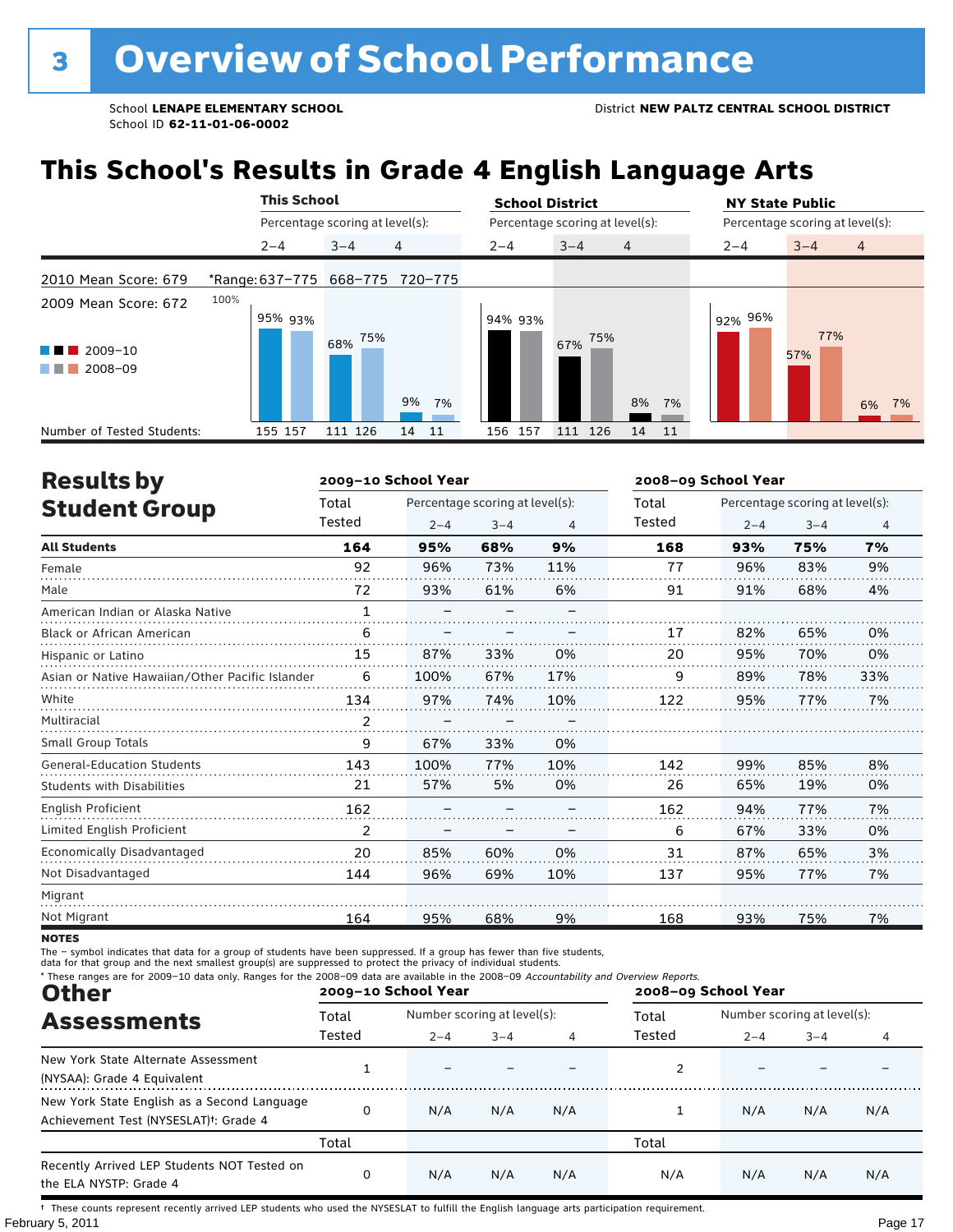### **This School's Results in Grade 4 Mathematics**

|                                                                                                        |                         | <b>This School</b> |                                 |            | <b>School District</b> |                                 |                | <b>NY State Public</b>          |            |                |  |
|--------------------------------------------------------------------------------------------------------|-------------------------|--------------------|---------------------------------|------------|------------------------|---------------------------------|----------------|---------------------------------|------------|----------------|--|
|                                                                                                        |                         |                    | Percentage scoring at level(s): |            |                        | Percentage scoring at level(s): |                | Percentage scoring at level(s): |            |                |  |
|                                                                                                        | $2 - 4$                 |                    | $3 - 4$                         | 4          | $2 - 4$                | $3 - 4$                         | $\overline{4}$ | $2 - 4$                         | $3 - 4$    | $\overline{4}$ |  |
| 2010 Mean Score: 685                                                                                   | *Range: 636-800 676-800 |                    |                                 | 707-800    |                        |                                 |                |                                 |            |                |  |
| 2009 Mean Score: 683<br>2009-10<br>a kacamatan ing Kabupatèn Kabupatèn<br>2008-09<br><b>The Common</b> | 100%                    | 95% 96%            | 84%<br>69%                      | 31%<br>21% | 94% 96%                | 84%<br>68%                      | 31%<br>21%     | 95% 96%                         | 87%<br>64% | 35%<br>26%     |  |
| Number of Tested Students:                                                                             | 160 165                 |                    | 117 144                         | 36<br>53   | 161 165                | 117 144                         | 36<br>53       |                                 |            |                |  |

| <b>Results by</b>                               |                | 2009-10 School Year |                                 |     |        | 2008-09 School Year |                                 |     |  |  |
|-------------------------------------------------|----------------|---------------------|---------------------------------|-----|--------|---------------------|---------------------------------|-----|--|--|
| <b>Student Group</b>                            | Total          |                     | Percentage scoring at level(s): |     | Total  |                     | Percentage scoring at level(s): |     |  |  |
|                                                 | Tested         | $2 - 4$             | $3 - 4$                         | 4   | Tested | $2 - 4$             | $3 - 4$                         | 4   |  |  |
| <b>All Students</b>                             | 169            | 95%                 | 69%                             | 21% | 171    | 96%                 | 84%                             | 31% |  |  |
| Female                                          | 92             | 97%                 | 68%                             | 21% | 77     | 97%                 | 86%                             | 30% |  |  |
| Male                                            | 77             | 92%                 | 70%                             | 22% | 94     | 96%                 | 83%                             | 32% |  |  |
| American Indian or Alaska Native                | $\mathbf{1}$   |                     |                                 |     |        |                     |                                 |     |  |  |
| <b>Black or African American</b>                | 6              |                     |                                 |     | 17     | 88%                 | 65%                             | 0%  |  |  |
| Hispanic or Latino                              | 16             | 88%                 | 31%                             | 0%  | 20     | 100%                | 75%                             | 10% |  |  |
| Asian or Native Hawaiian/Other Pacific Islander | 6              | 100%                | 50%                             | 33% | 10     |                     |                                 |     |  |  |
| White                                           | 138            | 96%                 | 76%                             | 25% | 123    | 97%                 | 88%                             | 37% |  |  |
| Multiracial                                     | $\overline{2}$ |                     |                                 |     | 1      |                     |                                 |     |  |  |
| <b>Small Group Totals</b>                       | 9              | 100%                | 56%                             | 22% | 11     | 100%                | 91%                             | 55% |  |  |
| <b>General-Education Students</b>               | 143            | 100%                | 81%                             | 25% | 145    | 98%                 | 90%                             | 37% |  |  |
| <b>Students with Disabilities</b>               | 26             | 65%                 | 4%                              | 0%  | 26     | 88%                 | 50%                             | 0%  |  |  |
| <b>English Proficient</b>                       | 167            |                     |                                 |     | 163    | 96%                 | 85%                             | 32% |  |  |
| Limited English Proficient                      | 2              |                     |                                 |     | 8      | 100%                | 75%                             | 13% |  |  |
| Economically Disadvantaged                      | 24             | 83%                 | 46%                             | 8%  | 33     | 91%                 | 67%                             | 18% |  |  |
| Not Disadvantaged                               | 145            | 97%                 | 73%                             | 23% | 138    | 98%                 | 88%                             | 34% |  |  |
| Migrant                                         |                |                     |                                 |     |        |                     |                                 |     |  |  |
| Not Migrant                                     | 169            | 95%                 | 69%                             | 21% | 171    | 96%                 | 84%                             | 31% |  |  |
|                                                 |                |                     |                                 |     |        |                     |                                 |     |  |  |

**NOTES** 

The – symbol indicates that data for a group of students have been suppressed. If a group has fewer than five students,<br>data for that group and the next smallest group(s) are suppressed to protect the privacy of individual

| <b>Other</b><br><b>Assessments</b>                                 |        | 2009-10 School Year         |         |  | * These ranges are for 2009-10 data only. Ranges for the 2008-09 data are available in the 2008-09 Accountability and Overview Reports.<br>2008-09 School Year |                             |        |  |
|--------------------------------------------------------------------|--------|-----------------------------|---------|--|----------------------------------------------------------------------------------------------------------------------------------------------------------------|-----------------------------|--------|--|
|                                                                    | Total  | Number scoring at level(s): |         |  | Total                                                                                                                                                          | Number scoring at level(s): |        |  |
|                                                                    | Tested | $2 - 4$                     | $3 - 4$ |  | Tested                                                                                                                                                         | $2 - 4$                     | $-3-4$ |  |
| New York State Alternate Assessment<br>(NYSAA): Grade 4 Equivalent |        | $\overline{\phantom{0}}$    |         |  |                                                                                                                                                                |                             |        |  |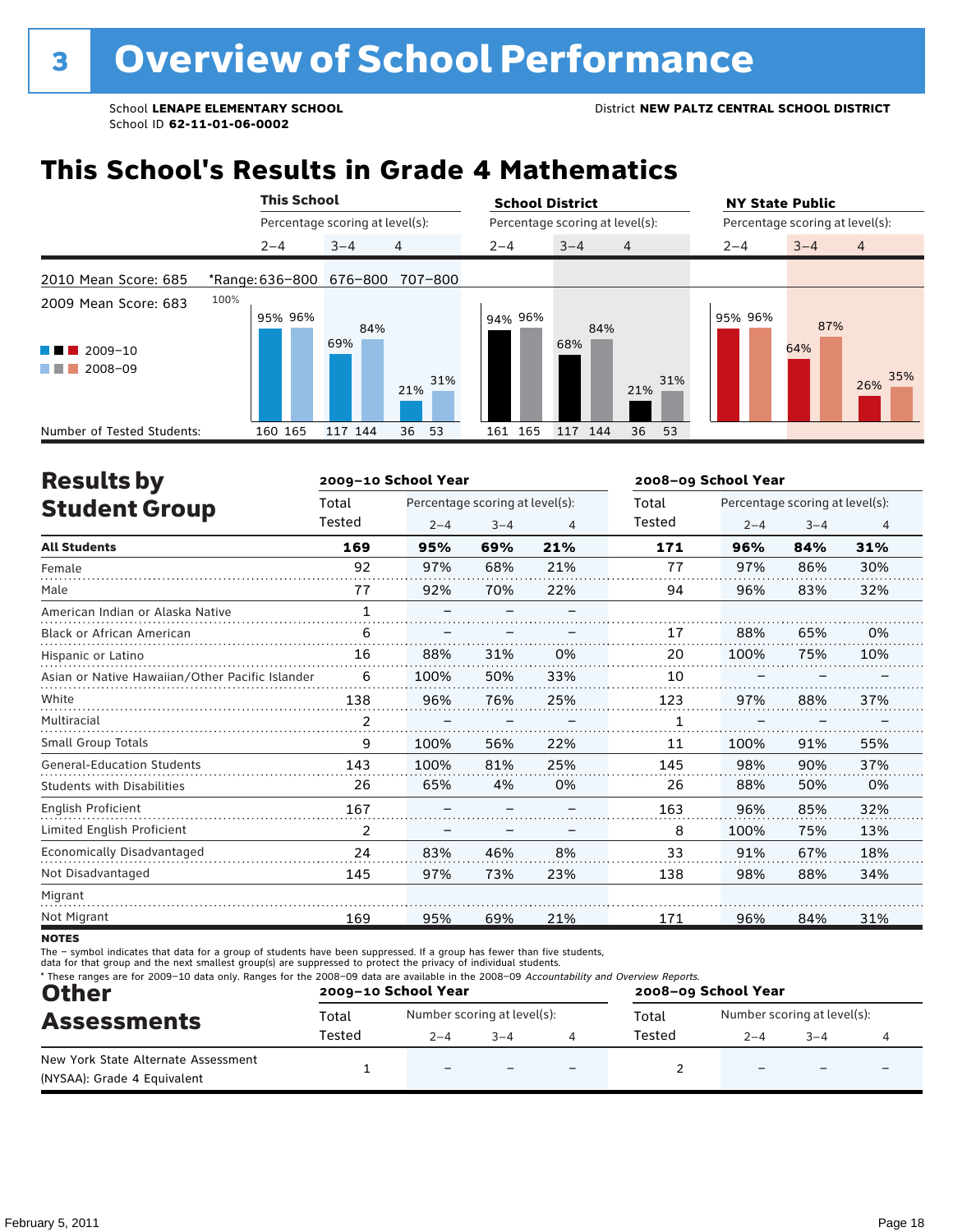### **This School's Results in Grade 4 Science**

|                                                                                   | <b>This School</b> |                                 |                | <b>School District</b> |                                 |                | <b>NY State Public</b>          |
|-----------------------------------------------------------------------------------|--------------------|---------------------------------|----------------|------------------------|---------------------------------|----------------|---------------------------------|
|                                                                                   |                    | Percentage scoring at level(s): |                |                        | Percentage scoring at level(s): |                | Percentage scoring at level(s): |
|                                                                                   | $2 - 4$            | $3 - 4$                         | $\overline{4}$ | $2 - 4$                | $3 - 4$<br>$\overline{4}$       | $2 - 4$        | $3 - 4$<br>$\overline{4}$       |
| 2010 Mean Score: 84                                                               | Range: 45-100      | $65 - 100$                      | $85 - 100$     |                        |                                 |                |                                 |
| 2009 Mean Score: 85<br>$2009 - 10$<br>a ka<br>2008-09<br><b>Contract Contract</b> | 100%               | 98% 97% 94% 92%                 | 67%<br>57%     | 98% 97%                | 93% 92%<br>57%                  | 97% 97%<br>67% | 88% 88%<br>55% 59%              |
| Number of Tested Students:                                                        | 164 164            | 157 156                         | 96 113         | 164<br>165             | 157 156<br>96 113               |                |                                 |

| <b>Results by</b>                               |                | 2009-10 School Year |                                 |     |        | 2008-09 School Year             |         |     |  |  |  |
|-------------------------------------------------|----------------|---------------------|---------------------------------|-----|--------|---------------------------------|---------|-----|--|--|--|
| <b>Student Group</b>                            | Total          |                     | Percentage scoring at level(s): |     | Total  | Percentage scoring at level(s): |         |     |  |  |  |
|                                                 | Tested         | $2 - 4$             | $3 - 4$                         | 4   | Tested | $2 - 4$                         | $3 - 4$ | 4   |  |  |  |
| <b>All Students</b>                             | 167            | 98%                 | 94%                             | 57% | 169    | 97%                             | 92%     | 67% |  |  |  |
| Female                                          | 90             | 99%                 | 96%                             | 66% | 76     | 99%                             | 95%     | 67% |  |  |  |
| Male                                            | 77             | 97%                 | 92%                             | 48% | 93     | 96%                             | 90%     | 67% |  |  |  |
| American Indian or Alaska Native                | $\mathbf{1}$   |                     |                                 |     |        |                                 |         |     |  |  |  |
| <b>Black or African American</b>                | 6              |                     |                                 |     | 16     | 94%                             | 81%     | 50% |  |  |  |
| Hispanic or Latino                              | 15             | 100%                | 93%                             | 27% | 20     | 100%                            | 95%     | 40% |  |  |  |
| Asian or Native Hawaiian/Other Pacific Islander | 6              | 100%                | 100%                            | 67% | 10     |                                 |         |     |  |  |  |
| White                                           | 137            | 99%                 | 96%                             | 63% | 122    | 98%                             | 93%     | 72% |  |  |  |
| Multiracial                                     | $\overline{2}$ |                     |                                 |     | 1      |                                 |         |     |  |  |  |
| <b>Small Group Totals</b>                       | 9              | 89%                 | 67%                             | 22% | 11     | 91%                             | 91%     | 82% |  |  |  |
| <b>General-Education Students</b>               | 142            | 100%                | 99%                             | 66% | 145    | 98%                             | 94%     | 73% |  |  |  |
| <b>Students with Disabilities</b>               | 25             | 88%                 | 68%                             | 8%  | 24     | 92%                             | 83%     | 29% |  |  |  |
| <b>English Proficient</b>                       | 165            |                     |                                 |     | 161    | 98%                             | 93%     | 69% |  |  |  |
| Limited English Proficient                      | 2              |                     |                                 |     | 8      | 75%                             | 75%     | 25% |  |  |  |
| Economically Disadvantaged                      | 22             | 95%                 | 82%                             | 18% | 32     | 94%                             | 81%     | 34% |  |  |  |
| Not Disadvantaged                               | 145            | 99%                 | 96%                             | 63% | 137    | 98%                             | 95%     | 74% |  |  |  |
| Migrant                                         |                |                     |                                 |     |        |                                 |         |     |  |  |  |
| Not Migrant                                     | 167            | 98%                 | 94%                             | 57% | 169    | 97%                             | 92%     | 67% |  |  |  |
|                                                 |                |                     |                                 |     |        |                                 |         |     |  |  |  |

**NOTES** 

The – symbol indicates that data for a group of students have been suppressed. If a group has fewer than five students,<br>data for that group and the next smallest group(s) are suppressed to protect the privacy of individual

| <b>Other</b><br><b>Assessments</b>                                 |        | 2009-10 School Year      | 2008-09 School Year         |   |        |                             |         |  |
|--------------------------------------------------------------------|--------|--------------------------|-----------------------------|---|--------|-----------------------------|---------|--|
|                                                                    | Total  |                          | Number scoring at level(s): |   | Total  | Number scoring at level(s): |         |  |
|                                                                    | Tested | $2 - 4$                  | $3 - 4$                     |   | Tested | $2 - 4$                     | $3 - 4$ |  |
| New York State Alternate Assessment<br>(NYSAA): Grade 4 Equivalent |        | $\overline{\phantom{0}}$ |                             | - |        |                             |         |  |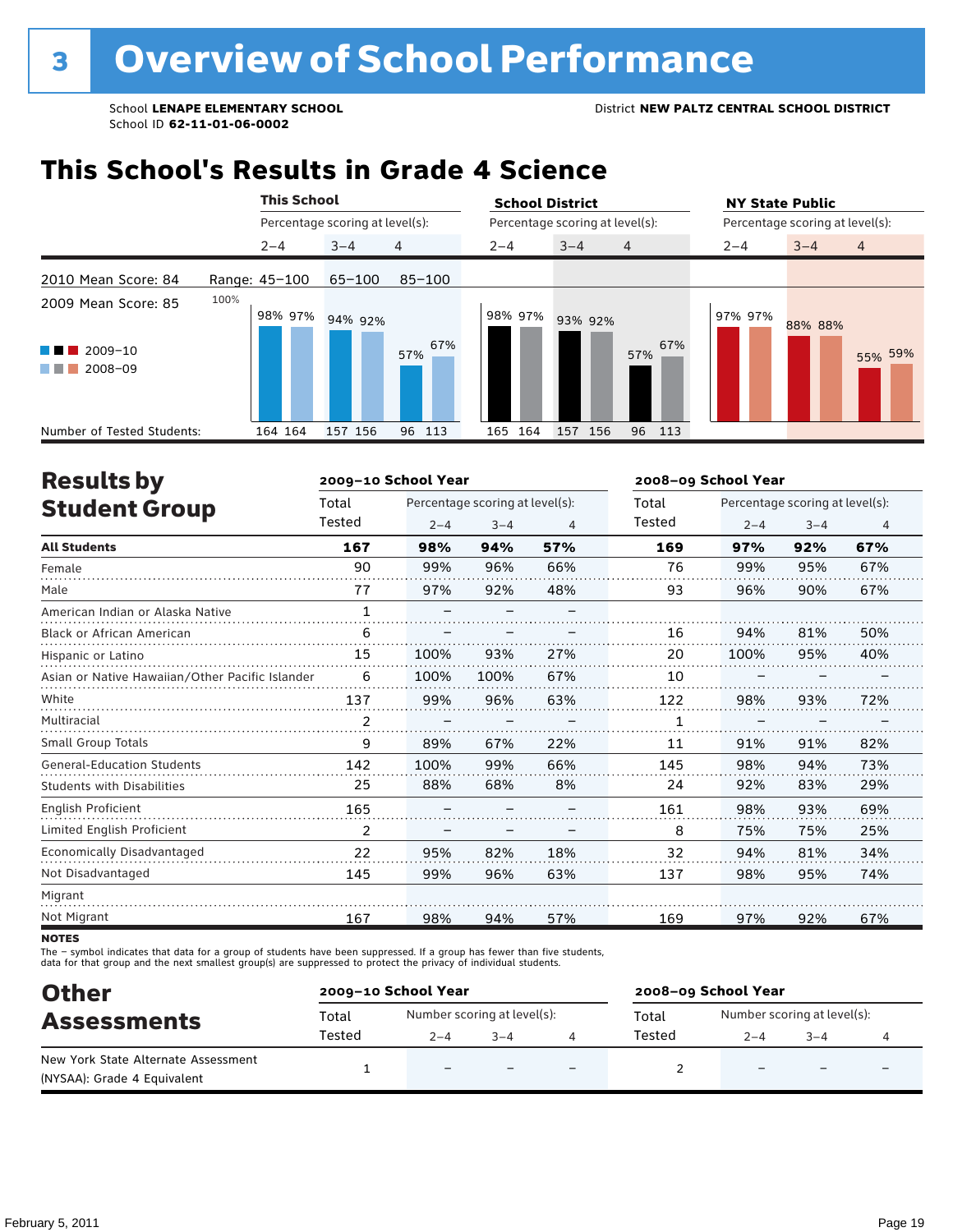## **This School's Results in Grade 5 English Language Arts**

|                                                |                                 | <b>This School</b> |                                 |          | <b>School District</b> |                                 |                | <b>NY State Public</b>          |         |                |  |
|------------------------------------------------|---------------------------------|--------------------|---------------------------------|----------|------------------------|---------------------------------|----------------|---------------------------------|---------|----------------|--|
|                                                |                                 |                    | Percentage scoring at level(s): |          |                        | Percentage scoring at level(s): |                | Percentage scoring at level(s): |         |                |  |
|                                                | $2 - 4$                         |                    | $3 - 4$                         | 4        | $2 - 4$                | $3 - 4$                         | $\overline{4}$ | $2 - 4$                         | $3 - 4$ | $\overline{4}$ |  |
| 2010 Mean Score: 678                           | *Range: 647-795 666-795 700-795 |                    |                                 |          |                        |                                 |                |                                 |         |                |  |
| 2009 Mean Score: 686                           | 100%<br>91%                     | 99%                | 94%                             |          | 99%<br>91%             | 94%                             |                | 99%<br>88%                      | 82%     |                |  |
| $2009 - 10$<br>a sa Tan<br>2008-09<br>a sa Tan |                                 |                    | 58%                             | 18% 19%  |                        | 58%                             | 18% 19%        |                                 | 52%     |                |  |
|                                                |                                 |                    |                                 |          |                        |                                 |                |                                 |         | 13% 14%        |  |
| Number of Tested Students:                     | 155 159                         |                    | 100 150                         | 30<br>30 | 159<br>155             | 100<br>150                      | 30<br>30       |                                 |         |                |  |

| <b>Results by</b>                               |        | 2009-10 School Year |                                 |     |        | 2008-09 School Year |                                 |                |  |  |
|-------------------------------------------------|--------|---------------------|---------------------------------|-----|--------|---------------------|---------------------------------|----------------|--|--|
| <b>Student Group</b>                            | Total  |                     | Percentage scoring at level(s): |     | Total  |                     | Percentage scoring at level(s): |                |  |  |
|                                                 | Tested | $2 - 4$             | $3 - 4$                         | 4   | Tested | $2 - 4$             | $3 - 4$                         | $\overline{4}$ |  |  |
| <b>All Students</b>                             | 171    | 91%                 | 58%                             | 18% | 160    | 99%                 | 94%                             | 19%            |  |  |
| Female                                          | 73     | 95%                 | 70%                             | 26% | 77     | 100%                | 94%                             | 16%            |  |  |
| Male                                            | 98     | 88%                 | 50%                             | 11% | 83     | 99%                 | 94%                             | 22%            |  |  |
| American Indian or Alaska Native                |        |                     |                                 |     | 1      |                     |                                 |                |  |  |
| <b>Black or African American</b>                | 15     | 80%                 | 33%                             | 0%  | 9      | 89%                 | 67%                             | 11%            |  |  |
| Hispanic or Latino                              | 20     | 75%                 | 35%                             | 5%  | 8      | 100%                | 75%                             | 0%             |  |  |
| Asian or Native Hawaiian/Other Pacific Islander | 9      |                     |                                 |     | 6      |                     |                                 |                |  |  |
| White                                           | 126    | 94%                 | 65%                             | 21% | 136    | 100%                | 96%                             | 20%            |  |  |
| Multiracial                                     |        |                     |                                 |     |        |                     |                                 |                |  |  |
| <b>Small Group Totals</b>                       | 10     | 100%                | 60%                             | 30% | 7      | 100%                | 100%                            | 29%            |  |  |
| <b>General-Education Students</b>               | 145    | 95%                 | 66%                             | 21% | 142    | 99%                 | 97%                             | 20%            |  |  |
| <b>Students with Disabilities</b>               | 26     | 65%                 | 15%                             | 0%  | 18     | 100%                | 67%                             | 6%             |  |  |
| English Proficient                              | 167    |                     |                                 |     | 158    |                     |                                 |                |  |  |
| Limited English Proficient                      | 4      |                     |                                 |     | 2      |                     |                                 |                |  |  |
| Economically Disadvantaged                      | 35     | 77%                 | 37%                             | 0%  | 32     | 97%                 | 78%                             | 6%             |  |  |
| Not Disadvantaged                               | 136    | 94%                 | 64%                             | 22% | 128    | 100%                | 98%                             | 22%            |  |  |
| Migrant                                         |        |                     |                                 |     |        |                     |                                 |                |  |  |
| Not Migrant                                     | 171    | 91%                 | 58%                             | 18% | 160    | 99%                 | 94%                             | 19%            |  |  |

**NOTES** 

The – symbol indicates that data for a group of students have been suppressed. If a group has fewer than five students,<br>data for that group and the next smallest group(s) are suppressed to protect the privacy of individual

| * These ranges are for 2009-10 data only. Ranges for the 2008-09 data are available in the 2008-09 Accountability and Overview Reports.<br><b>Other</b> |        | 2009-10 School Year         |         |     |        | 2008-09 School Year         |         |     |  |  |  |  |
|---------------------------------------------------------------------------------------------------------------------------------------------------------|--------|-----------------------------|---------|-----|--------|-----------------------------|---------|-----|--|--|--|--|
| <b>Assessments</b>                                                                                                                                      | Total  | Number scoring at level(s): |         |     | Total  | Number scoring at level(s): |         |     |  |  |  |  |
|                                                                                                                                                         | Tested | $2 - 4$                     | $3 - 4$ | 4   | Tested | $2 - 4$                     | $3 - 4$ |     |  |  |  |  |
| New York State Alternate Assessment<br>(NYSAA): Grade 5 Equivalent                                                                                      |        |                             |         |     |        |                             |         |     |  |  |  |  |
| New York State English as a Second Language<br>Achievement Test (NYSESLAT) <sup>t</sup> : Grade 5                                                       |        | N/A                         | N/A     | N/A |        | N/A                         | N/A     | N/A |  |  |  |  |
|                                                                                                                                                         | Total  |                             |         |     | Total  |                             |         |     |  |  |  |  |
| Recently Arrived LEP Students NOT Tested on<br>the ELA NYSTP: Grade 5                                                                                   |        | N/A                         | N/A     | N/A | N/A    | N/A                         | N/A     | N/A |  |  |  |  |

February 5, 2011 **Page 20** † These counts represent recently arrived LEP students who used the NYSESLAT to fulfill the English language arts participation requirement.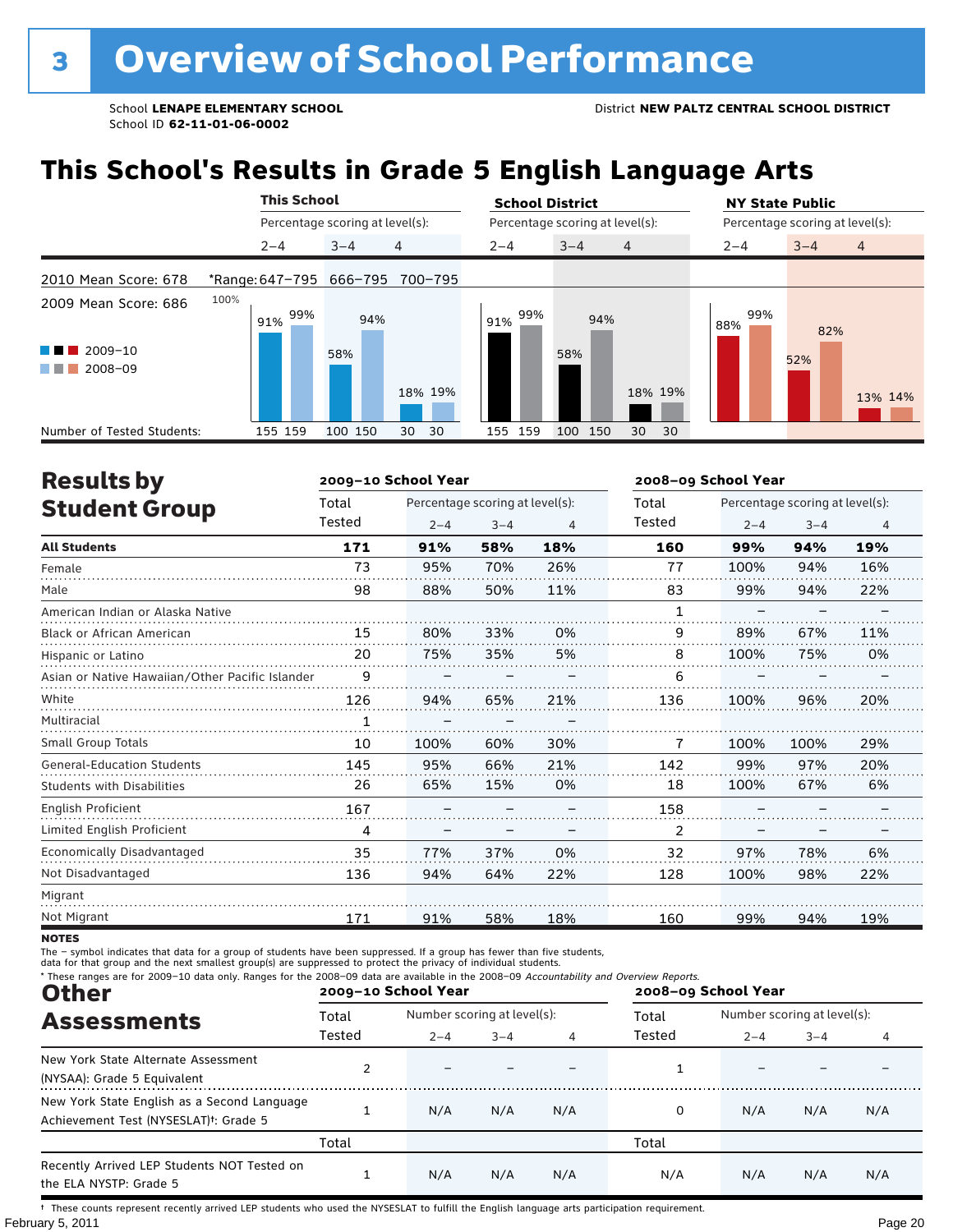### **This School's Results in Grade 5 Mathematics**

|                                                           | <b>This School</b>      |                                 | <b>School District</b> |                                 | <b>NY State Public</b>               |
|-----------------------------------------------------------|-------------------------|---------------------------------|------------------------|---------------------------------|--------------------------------------|
|                                                           |                         | Percentage scoring at level(s): |                        | Percentage scoring at level(s): | Percentage scoring at level(s):      |
|                                                           | $2 - 4$                 | 4<br>$3 - 4$                    | $2 - 4$                | $3 - 4$<br>$\overline{4}$       | $\overline{4}$<br>$3 - 4$<br>$2 - 4$ |
| 2010 Mean Score: 685                                      | *Range: 640-780 674-780 | 702-780                         |                        |                                 |                                      |
| 2009 Mean Score: 690<br>2009-10<br>a kacamatan<br>2008-09 | 100%<br>94% 99%         | 93%<br>66%<br>37%<br>22%        | 94% 99%                | 93%<br>66%<br>37%<br>22%        | 94% 98%<br>88%<br>65%<br>36%<br>24%  |
| Number of Tested Students:                                | 160 160                 | 113 151<br>60<br>37             | 161<br>160             | 113 151<br>37<br>60             |                                      |

| <b>Results by</b>                               |        | 2009-10 School Year |                                 |     |        | 2008-09 School Year |                                 |     |  |  |
|-------------------------------------------------|--------|---------------------|---------------------------------|-----|--------|---------------------|---------------------------------|-----|--|--|
| <b>Student Group</b>                            | Total  |                     | Percentage scoring at level(s): |     | Total  |                     | Percentage scoring at level(s): |     |  |  |
|                                                 | Tested | $2 - 4$             | $3 - 4$                         | 4   | Tested | $2 - 4$             | $3 - 4$                         | 4   |  |  |
| <b>All Students</b>                             | 171    | 94%                 | 66%                             | 22% | 162    | 99%                 | 93%                             | 37% |  |  |
| Female                                          | 73     | 95%                 | 71%                             | 23% | 77     | 99%                 | 94%                             | 40% |  |  |
| Male                                            | 98     | 93%                 | 62%                             | 20% | 85     | 99%                 | 93%                             | 34% |  |  |
| American Indian or Alaska Native                |        |                     |                                 |     | 1      |                     |                                 |     |  |  |
| <b>Black or African American</b>                | 14     | 79%                 | 50%                             | 7%  | 8      | 100%                | 75%                             | 13% |  |  |
| Hispanic or Latino                              | 20     | 90%                 | 45%                             | 10% | 9      | 89%                 | 78%                             | 44% |  |  |
| Asian or Native Hawaiian/Other Pacific Islander | 9      |                     |                                 |     | 6      |                     |                                 |     |  |  |
| White                                           | 127    | 95%                 | 70%                             | 24% | 138    | 99%                 | 95%                             | 36% |  |  |
| Multiracial                                     | 1      |                     |                                 |     |        |                     |                                 |     |  |  |
| <b>Small Group Totals</b>                       | 10     | 100%                | 80%                             | 40% | 7      | 100%                | 100%                            | 71% |  |  |
| <b>General-Education Students</b>               | 146    | 96%                 | 75%                             | 25% | 144    | 100%                | 97%                             | 42% |  |  |
| <b>Students with Disabilities</b>               | 25     | 80%                 | 12%                             | 0%  | 18     | 89%                 | 61%                             | 0%  |  |  |
| English Proficient                              | 166    | 94%                 | 67%                             | 22% | 160    |                     |                                 |     |  |  |
| Limited English Proficient                      | 5      | 80%                 | 40%                             | 0%  | 2      |                     |                                 |     |  |  |
| Economically Disadvantaged                      | 36     | 86%                 | 42%                             | 8%  | 32     | 97%                 | 81%                             | 16% |  |  |
| Not Disadvantaged                               | 135    | 96%                 | 73%                             | 25% | 130    | 99%                 | 96%                             | 42% |  |  |
| Migrant                                         |        |                     |                                 |     |        |                     |                                 |     |  |  |
| Not Migrant                                     | 171    | 94%                 | 66%                             | 22% | 162    | 99%                 | 93%                             | 37% |  |  |

**NOTES** 

The – symbol indicates that data for a group of students have been suppressed. If a group has fewer than five students,<br>data for that group and the next smallest group(s) are suppressed to protect the privacy of individual

| * These ranges are for 2009-10 data only. Ranges for the 2008-09 data are available in the 2008-09 Accountability and Overview Reports.<br><b>Other</b> |        | 2009-10 School Year         |         | 2008-09 School Year |         |                             |  |  |
|---------------------------------------------------------------------------------------------------------------------------------------------------------|--------|-----------------------------|---------|---------------------|---------|-----------------------------|--|--|
| <b>Assessments</b>                                                                                                                                      | Total  | Number scoring at level(s): |         | Total               |         | Number scoring at level(s): |  |  |
|                                                                                                                                                         | Tested | $2 - 4$                     | $3 - 4$ | Tested              | $2 - 4$ | $3 - 4$                     |  |  |
| New York State Alternate Assessment<br>(NYSAA): Grade 5 Equivalent                                                                                      |        | $\overline{\phantom{0}}$    |         |                     |         |                             |  |  |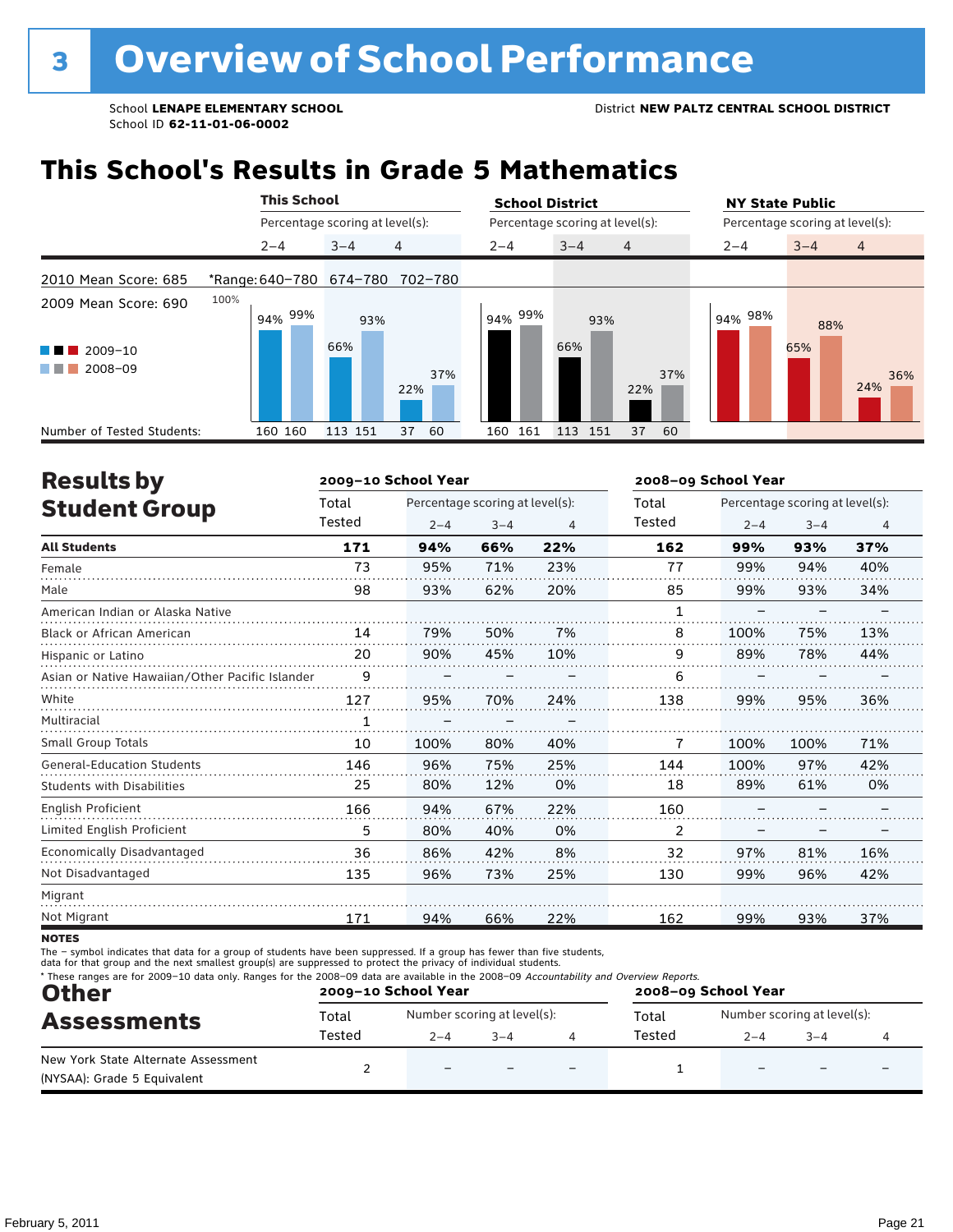### **This School's Results in Grade 6 English Language Arts**

|                                       | <b>This School</b> |                                 |                |         | <b>School District</b>          |   | <b>NY State Public</b> |                                 |                |  |  |
|---------------------------------------|--------------------|---------------------------------|----------------|---------|---------------------------------|---|------------------------|---------------------------------|----------------|--|--|
|                                       |                    | Percentage scoring at level(s): |                |         | Percentage scoring at level(s): |   |                        | Percentage scoring at level(s): |                |  |  |
|                                       | $2 - 4$            | $3 - 4$                         | $\overline{4}$ | $2 - 4$ | $3 - 4$                         | 4 | $2 - 4$                | $3 - 4$                         | $\overline{4}$ |  |  |
|                                       | *Range:            |                                 |                |         |                                 |   |                        |                                 |                |  |  |
|                                       | 100%               |                                 |                |         |                                 |   |                        |                                 |                |  |  |
|                                       |                    |                                 |                |         |                                 |   |                        |                                 |                |  |  |
| $\blacksquare$ $\blacksquare$ 2009-10 |                    |                                 |                |         |                                 |   |                        |                                 |                |  |  |
| 2008-09                               |                    |                                 |                |         |                                 |   |                        |                                 |                |  |  |
|                                       |                    |                                 |                |         |                                 |   |                        |                                 |                |  |  |
| Number of Tested Students:            |                    |                                 |                |         |                                 |   |                        |                                 |                |  |  |

| <b>Results by</b>                               |        | 2009-10 School Year |                                 | 2008-09 School Year |        |                                 |         |   |  |
|-------------------------------------------------|--------|---------------------|---------------------------------|---------------------|--------|---------------------------------|---------|---|--|
| <b>Student Group</b>                            | Total  |                     | Percentage scoring at level(s): |                     | Total  | Percentage scoring at level(s): |         |   |  |
|                                                 | Tested | $2 - 4$             | $3 - 4$                         | 4                   | Tested | $2 - 4$                         | $3 - 4$ | 4 |  |
| <b>All Students</b>                             |        |                     |                                 |                     |        |                                 |         |   |  |
| Female                                          |        |                     |                                 |                     |        |                                 |         |   |  |
| Male                                            |        |                     |                                 |                     |        |                                 |         |   |  |
| American Indian or Alaska Native                |        |                     |                                 |                     |        |                                 |         |   |  |
| Black or African American                       |        |                     |                                 |                     |        |                                 |         |   |  |
| Hispanic or Latino                              |        |                     |                                 |                     |        |                                 |         |   |  |
| Asian or Native Hawaiian/Other Pacific Islander |        |                     |                                 |                     |        |                                 |         |   |  |
| White                                           |        |                     |                                 |                     |        |                                 |         |   |  |
| Multiracial                                     |        |                     |                                 |                     |        |                                 |         |   |  |
| Small Group Totals                              |        |                     |                                 |                     |        |                                 |         |   |  |
| <b>General-Education Students</b>               |        |                     |                                 |                     |        |                                 |         |   |  |
| <b>Students with Disabilities</b>               |        |                     |                                 |                     |        |                                 |         |   |  |
| English Proficient                              |        |                     |                                 |                     |        |                                 |         |   |  |
| Limited English Proficient                      |        |                     |                                 |                     |        |                                 |         |   |  |
| Economically Disadvantaged                      |        |                     |                                 |                     |        |                                 |         |   |  |
| Not Disadvantaged                               |        |                     |                                 |                     |        |                                 |         |   |  |
| Migrant                                         |        |                     |                                 |                     |        |                                 |         |   |  |
| Not Migrant                                     |        |                     |                                 |                     |        |                                 |         |   |  |

#### **NOTES**

The – symbol indicates that data for a group of students have been suppressed. If a group has fewer than five students,<br>data for that group and the next smallest group(s) are suppressed to protect the privacy of individual

| * These ranges are for 2009-10 data only. Ranges for the 2008-09 data are available in the 2008-09 Accountability and Overview Reports.<br><b>Other</b> |        | 2009-10 School Year         |         |     | 2008-09 School Year |                             |         |     |  |
|---------------------------------------------------------------------------------------------------------------------------------------------------------|--------|-----------------------------|---------|-----|---------------------|-----------------------------|---------|-----|--|
| <b>Assessments</b>                                                                                                                                      | Total  | Number scoring at level(s): |         |     | Total               | Number scoring at level(s): |         |     |  |
|                                                                                                                                                         | Tested | $2 - 4$                     | $3 - 4$ | 4   | Tested              | $2 - 4$                     | $3 - 4$ | 4   |  |
| New York State Alternate Assessment<br>(NYSAA): Grade 6 Equivalent                                                                                      |        |                             |         |     |                     |                             |         |     |  |
| New York State English as a Second Language<br>Achievement Test (NYSESLAT) <sup>†</sup> : Grade 6                                                       | 0      | N/A                         | N/A     | N/A | 0                   | N/A                         | N/A     | N/A |  |
|                                                                                                                                                         | Total  |                             |         |     | Total               |                             |         |     |  |
| Recently Arrived LEP Students NOT Tested on<br>the ELA NYSTP: Grade 6                                                                                   | 0      | N/A                         | N/A     | N/A | N/A                 | N/A                         | N/A     | N/A |  |

February 5, 2011 **Page 22** † These counts represent recently arrived LEP students who used the NYSESLAT to fulfill the English language arts participation requirement.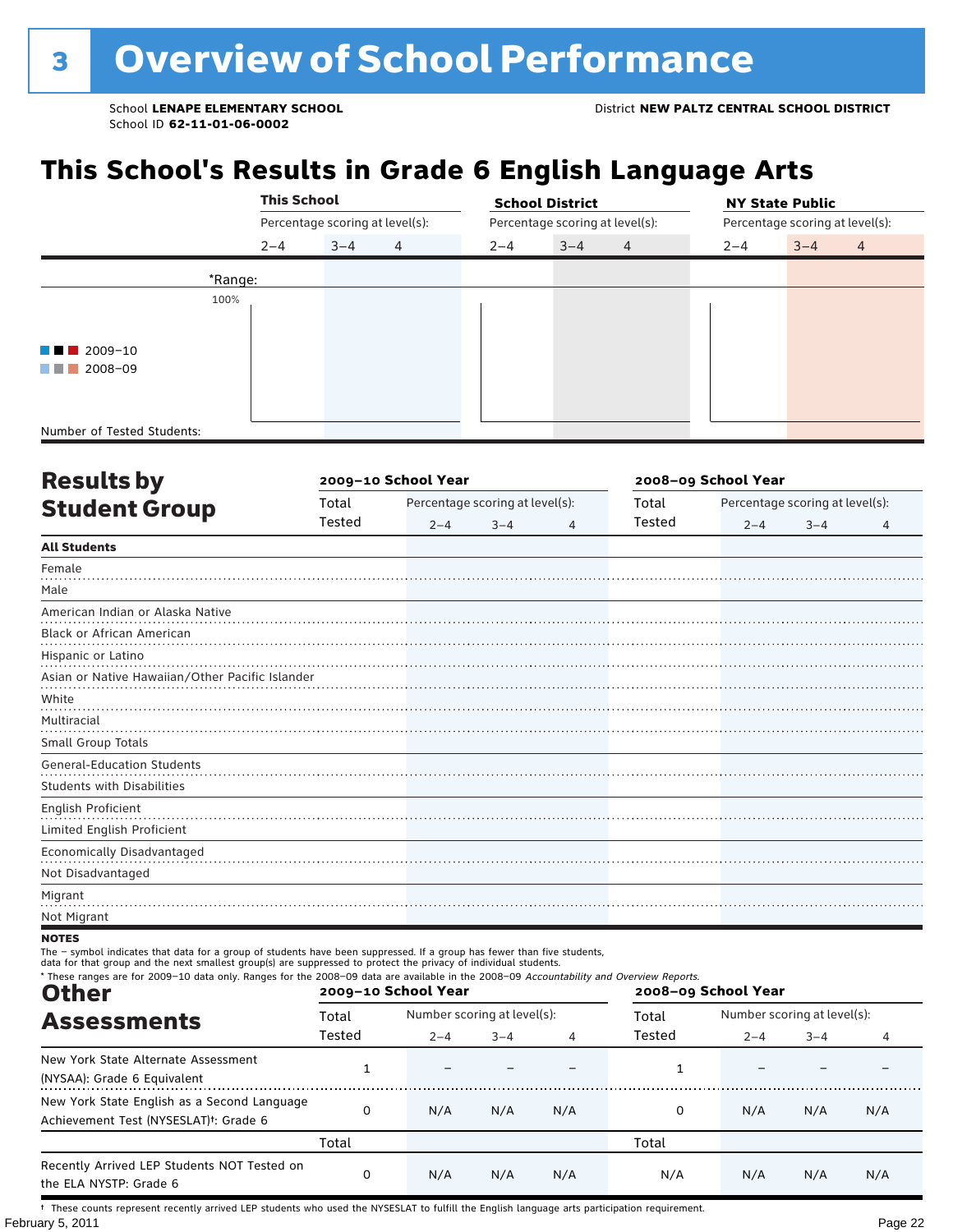### **This School's Results in Grade 6 Mathematics**

|                                       | <b>This School</b> |                                 |                |                                 | <b>School District</b> |                | <b>NY State Public</b>          |         |                |  |
|---------------------------------------|--------------------|---------------------------------|----------------|---------------------------------|------------------------|----------------|---------------------------------|---------|----------------|--|
|                                       |                    | Percentage scoring at level(s): |                | Percentage scoring at level(s): |                        |                | Percentage scoring at level(s): |         |                |  |
|                                       | $2 - 4$            | $3 - 4$                         | $\overline{4}$ | $2 - 4$                         | $3 - 4$                | $\overline{4}$ | $2 - 4$                         | $3 - 4$ | $\overline{4}$ |  |
|                                       | *Range:            |                                 |                |                                 |                        |                |                                 |         |                |  |
|                                       | 100%               |                                 |                |                                 |                        |                |                                 |         |                |  |
|                                       |                    |                                 |                |                                 |                        |                |                                 |         |                |  |
| $\blacksquare$ $\blacksquare$ 2009-10 |                    |                                 |                |                                 |                        |                |                                 |         |                |  |
| 2008-09<br><b>The Common</b>          |                    |                                 |                |                                 |                        |                |                                 |         |                |  |
|                                       |                    |                                 |                |                                 |                        |                |                                 |         |                |  |
|                                       |                    |                                 |                |                                 |                        |                |                                 |         |                |  |
| Number of Tested Students:            |                    |                                 |                |                                 |                        |                |                                 |         |                |  |

| <b>Results by</b>                               |        | 2009-10 School Year |                                 | 2008-09 School Year |        |         |                                 |   |
|-------------------------------------------------|--------|---------------------|---------------------------------|---------------------|--------|---------|---------------------------------|---|
| <b>Student Group</b>                            | Total  |                     | Percentage scoring at level(s): |                     | Total  |         | Percentage scoring at level(s): |   |
|                                                 | Tested | $2 - 4$             | $3 - 4$                         | 4                   | Tested | $2 - 4$ | $3 - 4$                         | 4 |
| <b>All Students</b>                             |        |                     |                                 |                     |        |         |                                 |   |
| Female                                          |        |                     |                                 |                     |        |         |                                 |   |
| Male                                            |        |                     |                                 |                     |        |         |                                 |   |
| American Indian or Alaska Native                |        |                     |                                 |                     |        |         |                                 |   |
| Black or African American                       |        |                     |                                 |                     |        |         |                                 |   |
| Hispanic or Latino                              |        |                     |                                 |                     |        |         |                                 |   |
| Asian or Native Hawaiian/Other Pacific Islander |        |                     |                                 |                     |        |         |                                 |   |
| White                                           |        |                     |                                 |                     |        |         |                                 |   |
| Multiracial                                     |        |                     |                                 |                     |        |         |                                 |   |
| Small Group Totals                              |        |                     |                                 |                     |        |         |                                 |   |
| <b>General-Education Students</b>               |        |                     |                                 |                     |        |         |                                 |   |
| <b>Students with Disabilities</b>               |        |                     |                                 |                     |        |         |                                 |   |
| English Proficient                              |        |                     |                                 |                     |        |         |                                 |   |
| Limited English Proficient                      |        |                     |                                 |                     |        |         |                                 |   |
| Economically Disadvantaged                      |        |                     |                                 |                     |        |         |                                 |   |
| Not Disadvantaged                               |        |                     |                                 |                     |        |         |                                 |   |
| Migrant                                         |        |                     |                                 |                     |        |         |                                 |   |
| Not Migrant                                     |        |                     |                                 |                     |        |         |                                 |   |
| <b>NOTES</b>                                    |        |                     |                                 |                     |        |         |                                 |   |

The – symbol indicates that data for a group of students have been suppressed. If a group has fewer than five students,

data for that group and the next smallest group(s) are suppressed to protect the privacy of individual students.

| * These ranges are for 2009-10 data only. Ranges for the 2008-09 data are available in the 2008-09 Accountability and Overview Reports.<br><b>Other</b><br><b>Assessments</b> |        | 2009-10 School Year         |         | 2008-09 School Year      |        |                             |      |  |  |
|-------------------------------------------------------------------------------------------------------------------------------------------------------------------------------|--------|-----------------------------|---------|--------------------------|--------|-----------------------------|------|--|--|
|                                                                                                                                                                               | Total  | Number scoring at level(s): |         |                          | Total  | Number scoring at level(s): |      |  |  |
|                                                                                                                                                                               | Tested | $2 - 4$                     | $3 - 4$ |                          | Tested | $2 - 4$                     | $-4$ |  |  |
| New York State Alternate Assessment<br>(NYSAA): Grade 6 Equivalent                                                                                                            |        | $\overline{\phantom{0}}$    |         | $\overline{\phantom{0}}$ |        |                             |      |  |  |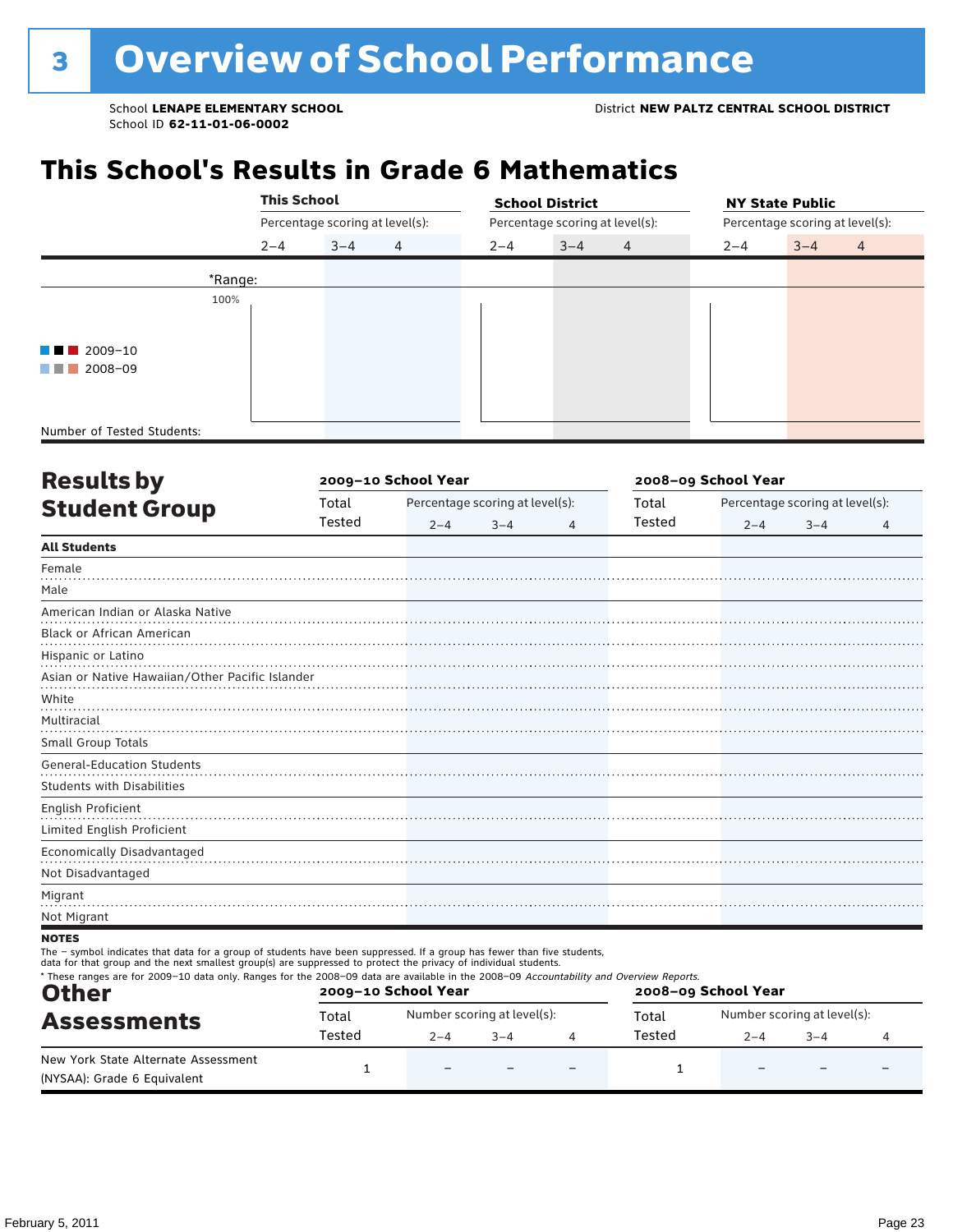### **This School's Results in Grade 7 English Language Arts**

|                            |         | <b>This School</b>              |                |         | <b>School District</b>          |         | <b>NY State Public</b>          |
|----------------------------|---------|---------------------------------|----------------|---------|---------------------------------|---------|---------------------------------|
|                            |         | Percentage scoring at level(s): |                |         | Percentage scoring at level(s): |         | Percentage scoring at level(s): |
|                            | $2 - 4$ | $3 - 4$                         | $\overline{4}$ | $2 - 4$ | $3 - 4$<br>$\overline{4}$       | $2 - 4$ | $3 - 4$<br>$\overline{4}$       |
|                            | *Range: |                                 |                |         |                                 |         |                                 |
|                            | 100%    |                                 |                |         |                                 |         |                                 |
|                            |         |                                 |                |         |                                 |         |                                 |
| $\blacksquare$ 2009-10     |         |                                 |                |         |                                 |         |                                 |
| 2008-09                    |         |                                 |                |         |                                 |         |                                 |
|                            |         |                                 |                |         |                                 |         |                                 |
|                            |         |                                 |                |         |                                 |         |                                 |
| Number of Tested Students: |         |                                 |                |         |                                 |         |                                 |

| <b>Results by</b>                               |        | 2009-10 School Year |                                 | 2008-09 School Year |        |                                 |         |   |  |
|-------------------------------------------------|--------|---------------------|---------------------------------|---------------------|--------|---------------------------------|---------|---|--|
| <b>Student Group</b>                            | Total  |                     | Percentage scoring at level(s): |                     | Total  | Percentage scoring at level(s): |         |   |  |
|                                                 | Tested | $2 - 4$             | $3 - 4$                         | 4                   | Tested | $2 - 4$                         | $3 - 4$ | 4 |  |
| <b>All Students</b>                             |        |                     |                                 |                     |        |                                 |         |   |  |
| Female                                          |        |                     |                                 |                     |        |                                 |         |   |  |
| Male                                            |        |                     |                                 |                     |        |                                 |         |   |  |
| American Indian or Alaska Native                |        |                     |                                 |                     |        |                                 |         |   |  |
| <b>Black or African American</b>                |        |                     |                                 |                     |        |                                 |         |   |  |
| Hispanic or Latino                              |        |                     |                                 |                     |        |                                 |         |   |  |
| Asian or Native Hawaiian/Other Pacific Islander |        |                     |                                 |                     |        |                                 |         |   |  |
| White                                           |        |                     |                                 |                     |        |                                 |         |   |  |
| Multiracial                                     |        |                     |                                 |                     |        |                                 |         |   |  |
| Small Group Totals                              |        |                     |                                 |                     |        |                                 |         |   |  |
| <b>General-Education Students</b>               |        |                     |                                 |                     |        |                                 |         |   |  |
| <b>Students with Disabilities</b>               |        |                     |                                 |                     |        |                                 |         |   |  |
| English Proficient                              |        |                     |                                 |                     |        |                                 |         |   |  |
| Limited English Proficient                      |        |                     |                                 |                     |        |                                 |         |   |  |
| <b>Economically Disadvantaged</b>               |        |                     |                                 |                     |        |                                 |         |   |  |
| Not Disadvantaged                               |        |                     |                                 |                     |        |                                 |         |   |  |
| Migrant                                         |        |                     |                                 |                     |        |                                 |         |   |  |
| Not Migrant                                     |        |                     |                                 |                     |        |                                 |         |   |  |

#### **NOTES**

The – symbol indicates that data for a group of students have been suppressed. If a group has fewer than five students,<br>data for that group and the next smallest group(s) are suppressed to protect the privacy of individual

| * These ranges are for 2009-10 data only. Ranges for the 2008-09 data are available in the 2008-09 Accountability and Overview Reports.<br><b>Other</b> |        | 2009-10 School Year         |         |     | 2008-09 School Year |                             |         |     |  |
|---------------------------------------------------------------------------------------------------------------------------------------------------------|--------|-----------------------------|---------|-----|---------------------|-----------------------------|---------|-----|--|
| <b>Assessments</b>                                                                                                                                      | Total  | Number scoring at level(s): |         |     | Total               | Number scoring at level(s): |         |     |  |
|                                                                                                                                                         | Tested | $2 - 4$                     | $3 - 4$ | 4   | Tested              | $2 - 4$                     | $3 - 4$ | 4   |  |
| New York State Alternate Assessment<br>(NYSAA): Grade 7 Equivalent                                                                                      |        |                             |         |     | 0                   |                             |         |     |  |
| New York State English as a Second Language<br>Achievement Test (NYSESLAT) <sup>t</sup> : Grade 7                                                       | 0      | N/A                         | N/A     | N/A | 0                   | N/A                         | N/A     | N/A |  |
|                                                                                                                                                         | Total  |                             |         |     | Total               |                             |         |     |  |
| Recently Arrived LEP Students NOT Tested on<br>the ELA NYSTP: Grade 7                                                                                   | 0      | N/A                         | N/A     | N/A | N/A                 | N/A                         | N/A     | N/A |  |

February 5, 2011 **Page 24** † These counts represent recently arrived LEP students who used the NYSESLAT to fulfill the English language arts participation requirement.